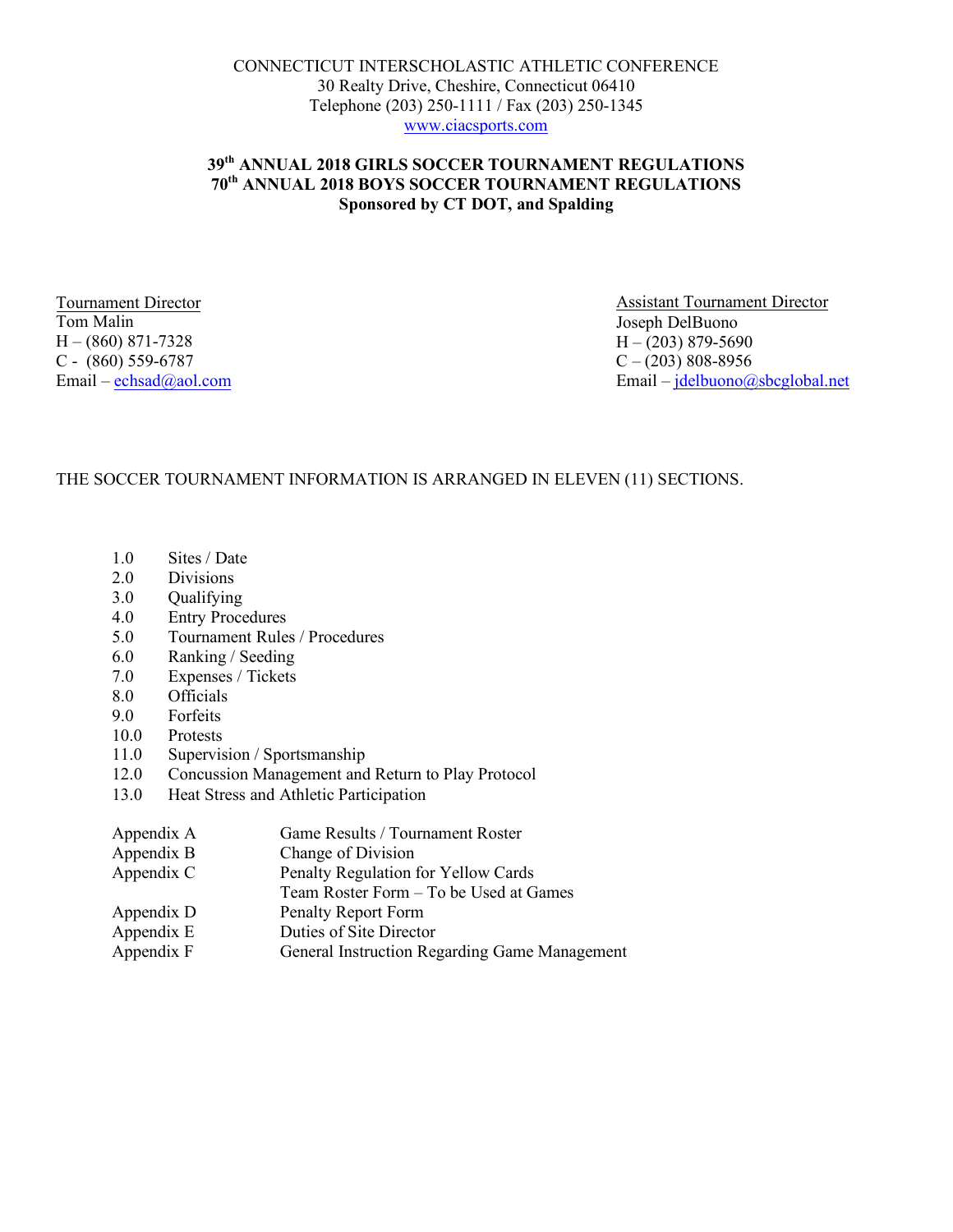# CONNECTICUT INTERSCHOLASTIC ATHLETIC CONFERENCE **2018 BOYS / GIRLS SOCCER CHAMPIONSHIPS ALERT**

## 1. **SCORES OF GAME AND PENALTIES MUST BE REPORTED ONLINE IMMEDIATELY AT THE END OF THE GAME AND CONTACT BY PHONE THE TOURNAMENT DIRECTOR.**

Schools are required to report all cards issued in regular season, league tournament and CIAC tournament games within four hours (4) of the game's completion. **ADDITIONALLY, ALL SCHOOLS ARE REQUIRED TO COMPLETE THE CIAC SUMMATION REPORT OF ALL RED, YELLOW CARDS AND DISQUALIFICATIONS AT THE TIME OF THE INFRACTION AND NOT WAIT UNTIL THE END OF THE SEASON, BUT NO LATER THAN NOVEMBER 19, 2018.**

**2. The Boys and Girls Soccer Committee voted to apply a success in tournament factor when placing schools\* that draw students from outside their school district boundaries in tournament divisions. The Committee will first place schools in their divisions by enrollment and then use success in tournament to move schools up in division and then rebalance the divisions. Schools that draw from outside their school district boundaries who have been in the semi-finals or above two of the last three years will move up one division. Schools that have been in the semi-finals three of the last three years will move up two divisions. The most any school could move would be two divisions. Each year the committee will review results from the past three years and make adjustments as appropriate. Schools can move up or down depending on their success in tournament play.**

**\*Charter, magnet, parochial, vocational technical, vocational agricultural and Project Choice schools that have more than 25 each of male/female students from out-of-district.**

3. **Reporting Regular Season Scores** – In order to ensure that standings and rankings on both the CIAC's websites and other sites which draw their data from us are timely and accurate, all regular season scores must be entered online on the day of the game as soon as possible following the game's completion.

Scores may be entered via the Online Eligibility Center, the "submit Scores/Forms" option of the "CIAC for Coaches" menu at ciacsports.com, or the "Submit Scores" button in our ciacmobile.com mobile site. Entering scores at ciacsports.com or ciacmobile.com requires either a coaches or scorekeeper's access code, those codes are managed via the Online Eligibility Center and can be retrieved from a school's athletic director.

- 4. Officials **will report all red and yellow cards online to CIAC after each game**. Each school assumes the responsibility of recording all penalty cards into their respective score books for every game and reporting both red and yellow cards when posting their score online.
- 5. Higher ranked team must wear dark shirts (home uniform).
- 6. **Trainers** Schools must provide their own trainer at all CIAC quarter-final, semi-final and championship final contests.
- 7. **Member schools must make every effort to complete their season as scheduled, including make-up games. Any effort to gain an advantage in tournament play by not playing a game is unacceptable and is subject to action by the CIAC Board of Control. Cancellation of any regular season contest/make-up to play in a league tournament will not be allowed.**
- 8. **If a tie exists at the end of regulation up through the semi-finals, two ten minute overtime periods will be used. After the first overtime period, a second ten minute overtime period will be held after which penalty kicks will be used. There will be no "sudden victory" used in the overtime period. IN THE FINALS ONLY, after two fifteen (15) minute overtime periods if the score remains tied, co-champions will be declared. There will be no sudden victory in the overtime periods.**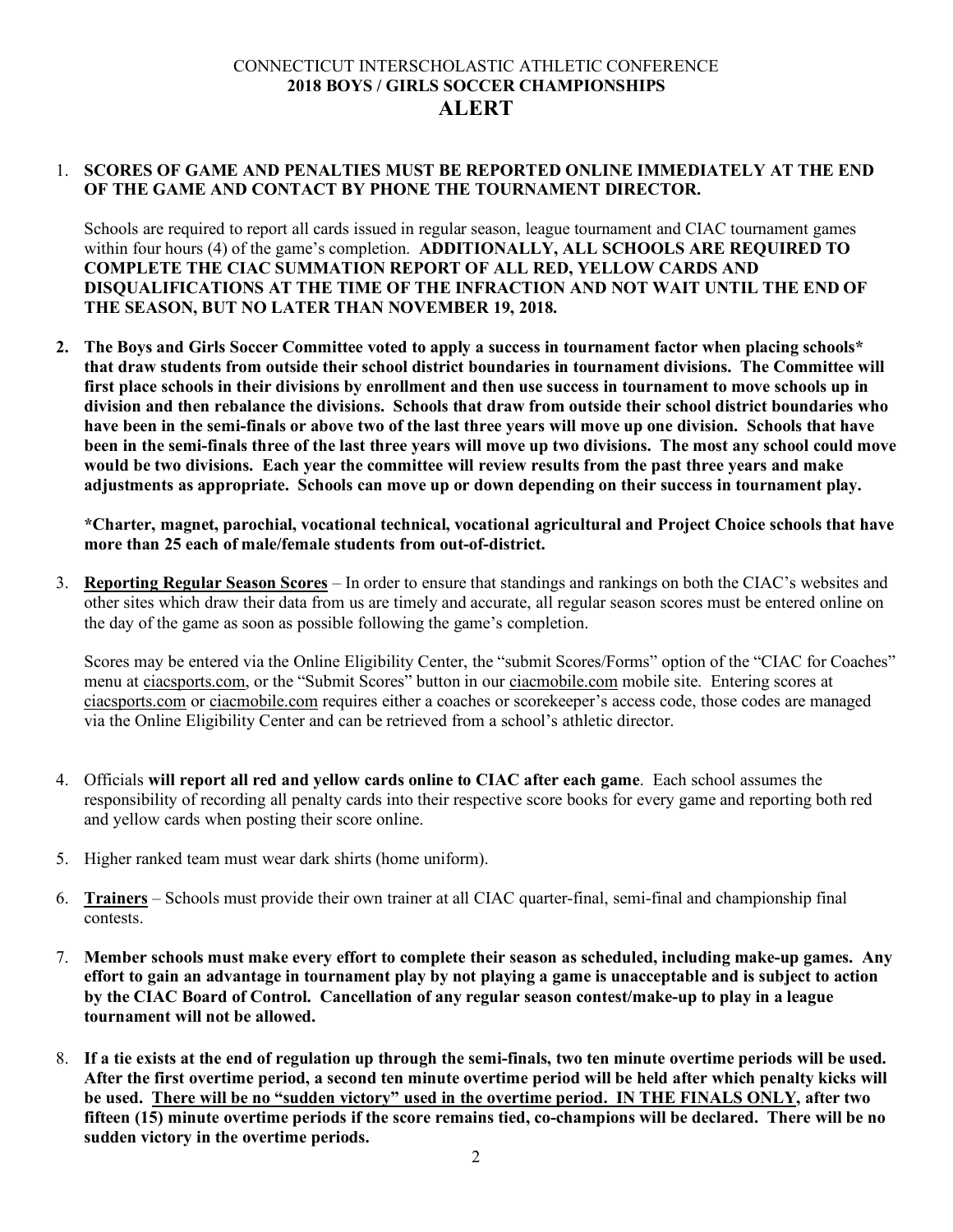- 9. **CIAC highly recommends that all soccer fields used for the tournament be 65 yards wide by 110 yards long. The minimum requirement is 60 yards wide by 110 yards long. Fields that do not meet the minimum requirement cannot be used and the game must be moved to an approved site.**
- 10. **Yellow cards will be set to zero (0) at the start of the CIAC tournament. An athlete or coach who receives their second cumulative yellow card during the tournament is disqualified and must sit out the next game.**
- 11. The CIAC Board of Control has approved concussion management and return to play guidelines that conform to the new State statute that all coaches will be required to follow.
- 12. **Postponements** If there is a weather-related postponement in rounds one or two of the tournament the school will be required to play the next day.

# 13. **Official Ball** –**Spalding TF-5000**

- 14. **Scrimmages Teams must have a minimum of three (3) days of practice prior to scheduling a full team scrimmage.** All sports teams and individual athletes must have a minimum of ten (10) physical/exertional practice days with their school before the date of the first scheduled competition. No team/athlete shall practice/compete with their school more than six (6) consecutive days to provide a day of rest. Saturdays, Sundays, and holidays may be used unless prohibited by local board policy. Sunday practices may be counted to fulfill the 10 day requirement.
- 15. **Players may wear soft and yielding caps during inclement weather. Caps must be alike in color**.
- 16. **Students with Special Needs - Coaches are reminded to inform contest officials prior to each competition of any student with special needs who could be competing in the contest when his/her disability could impact the individual's performance or the conduct of the competition.**
- 17. **CIAC Tournament Site Media Policy** The CIAC places tremendous value on the role the media plays in promoting and highlighting high school sports. To that purpose CIAC tournament venues and hosts should make every effort to provide a working environment conducive to all media (print, broadcast and internet based) covering our events. The following are minimum standards, developed in consultation with the CIAC Media Advisory Committee, which should be provided for working media at all CIAC tournament sites.
	- 1) A minimum of one hour following the conclusion of post-game interviews to write in the press box, press area or a suitable facility in close proximity to the site of the event (i.e. office, classroom, etc.).
	- 2) Access to electric power (shared power strip, etc.).
	- 3) Access to wireless internet service.

Site directors should communicate these requirements to any staff person who may be responsible for the administration of the event. If for some reason a site will not be able to provide these items for a contest, a site representative should inform the CIAC in advance and work with the media on site before the game and work to provide a reasonable solution to the issue. Members of the media who will be covering events are directed to contact the appropriate site as far in advance as possible to inform them they will be at the event and discuss what arrangements will be made for working media at the site.

18. **Unmanned Aerial Systems at CIAC-Sanctioned Events** – The use of unmanned aerial systems, often referred to as drones, are prohibited for any purpose by any person(s) at all CIAC-sanctioned events. This policy includes not only the restricted playing area of the venue(s), but also the physical confines of the entire stadium / field / arena structure. For the purpose of this policy, an unmanned aerial system is any aircraft without a human pilot on board.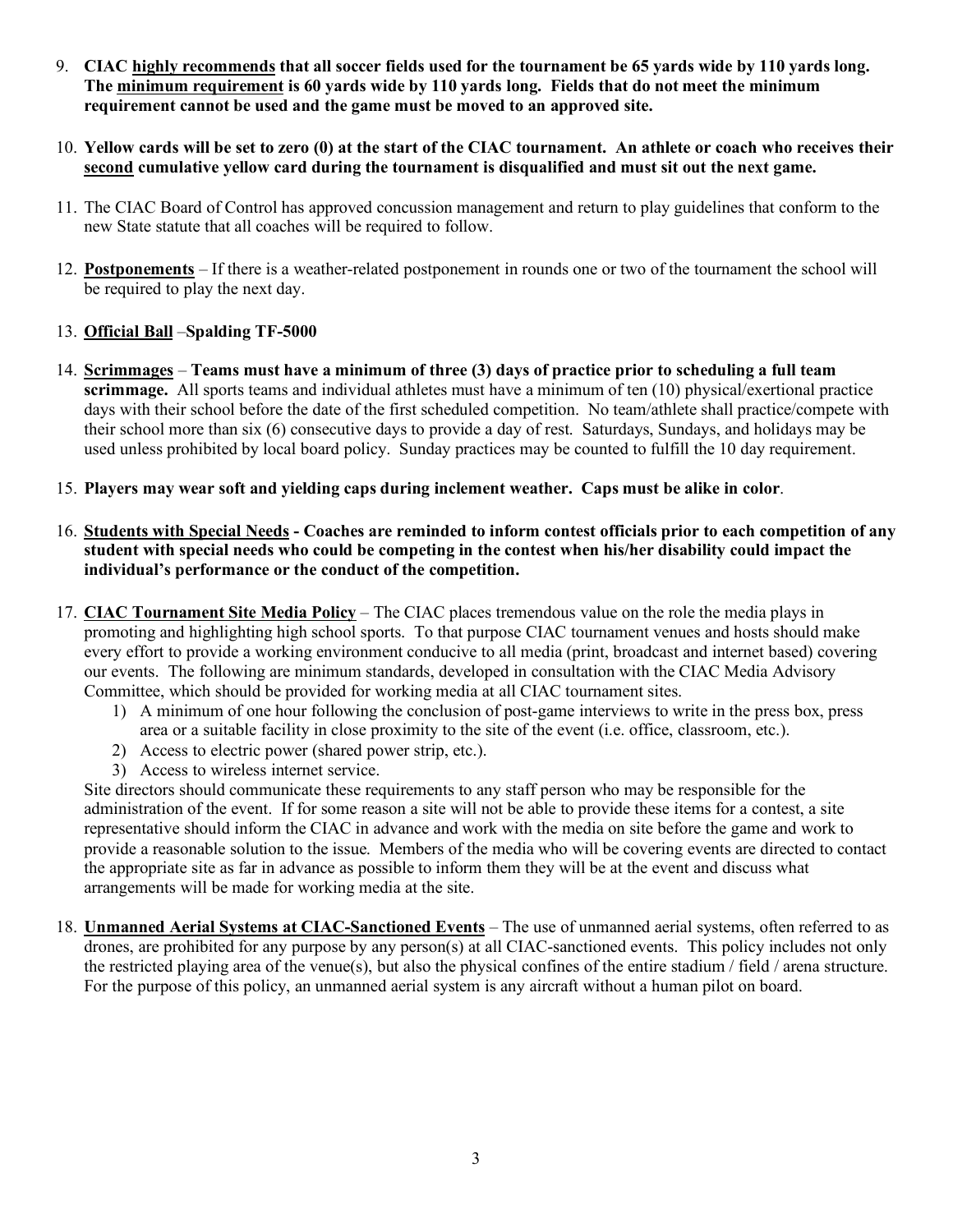#### **NFHS SOCCER RULE CHANGES 2018-19**

- 4-1-1a, b Alters the jersey colors required for teams such that the home team wears dark jerseys and socks and the visiting team wears all-white jerseys and socks.
- 4-1-1d Allows for visible undergarments to be worn if they are of similar length and of a solid color.
- 4-2-10 (New) Allows for state associations (or delegate) to permit the wearing of head coverings or wraps if criteria is met for medical/cosmetic and/or religious reasons.
- 8-1-2 Allows the kicker, on a kickoff, to be in the opposing team's half of the field to make the kick.
- 11-1-4 Clarifies that a player in an offside position who becomes involved in active play must be penalized.
- 12-8-1f, 12-8-15 (New), 12-8-2d(3), 12-8-2d(4) (New) Clarifies the penalty for a player who denies an obvious goalscoring opportunity.
- 13-2-1j (New) Provides for a penalty for a player(s), coach or bench personnel who enters or leaves the field without permission from an official and interferes with play or an official.
- 13-2-3 Provides for a penalty for a player(s), coach or bench personnel who enters or leaves the field without permission from the official and does not interfere with play or the official.
- 18-1g Defines a deliberate act which provides guidance for interpretation of rules that contain the word deliberate or the phrase deliberate act.

#### **2018-19 Major Editorial Changes**

4-2-4 Clarifies that a religious medal or other religious items must be taped to the body.

#### **2018-19 Soccer Points of Emphasis**

- 1. Denying an Obvious Goal-Scoring Opportunity
- 2. Excessive Player Substitutions
- 3. Referee Mechanics for Indirect Free Kicks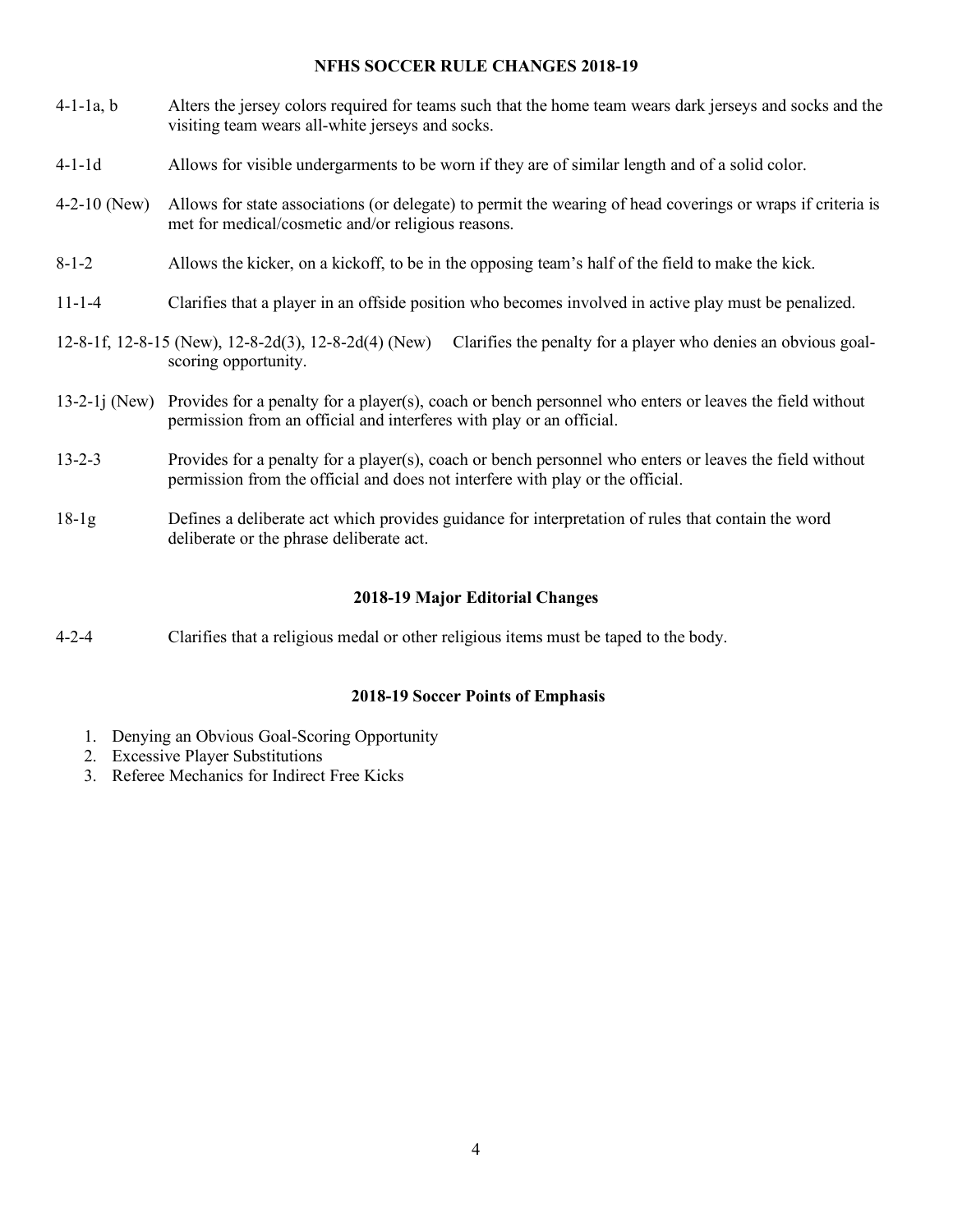#### **2018 CIAC BOYS' AND GIRLS' SOCCER TOURNAMENTS Sponsored by CT DOT and Spalding**

## **1.0 DATES / SITES / TIMES**

- 1.1 Member schools may start practice on, but not before, Thursday, August 23, 2018.
- 1.2 Member schools may play the first game on, but not before Thursday, September 6, 2018
- 1.3 The last date for games to count for the 2018 girls' and boys' soccer tournament will be Thursday, November 1, 2018.

#### 1.4 **Scheduled Playing Dates for the 2018 Girls Soccer Tournament**:

| Playdown (if necessary) |             | Saturday, November 3, 2018     |
|-------------------------|-------------|--------------------------------|
| First Round             | LL, L, M, S | Monday, November 5             |
| Second Round            | LL, L, M, S | Wednesday, November 7          |
| Quarter-finals          | LL, L, M, S | Friday, November 9             |
| Semi-finals             | LL, L, M, S | Monday/Tuesday, November 12-13 |
| Finals                  | LL, L, M, S | Saturday, November 17          |

#### **Scheduled Playing Dates for the 2018 Boys Soccer Tournament**:

| Playdown (if necessary) |             | Saturday, November 3, 2018        |
|-------------------------|-------------|-----------------------------------|
| <b>First Round</b>      | LL, L, M, S | Tuesday, November 6               |
| Second Round            | LL, L, M, S | Thursday, November 8              |
| Quarter-finals          | LL, L, M, S | Saturday, November 10             |
| Semi-finals             | LL, L, M, S | Tuesday/Wednesday, November 13-14 |
| Finals                  | LL, L, M, S | Saturday, November 17             |
|                         |             |                                   |

All weekday tournament games shall start promptly at 2:00 p.m. **Home team has the option to play either at 2:00 p.m. or at 4:00 p.m. if they have lights. If the game is started after 4:00 p.m. it must be by mutual agreement**. If a later start is mutually agreed upon the tournament director must be informed of the new starting time. Games played on Saturday or a holiday, starting time will be at the mutually agreed time of the teams involved. The tournament director will determine the starting time if no mutual agreement is reached. From semi-final games on, the tournament director has the authority to schedule night games, consent from the participating schools is not required.

Distance cannot be a factor in assigning sites for semi-final and final round games. The committee cites the difficulty in obtaining sites, staff and numerous other factors in making assignments in order to provide the best neutral field possible. Sites that have been pre-approved for semi-final and final contests: New Britain, West Haven, Middletown, Waterbury, Meriden, Windsor, Fairfield Warde, Suffield, Trumbull, West Hartford, Manchester

## **IF THERE IS A WEATHER-RELATED POSTPONEMENT IN ROUNDS ONE OR TWO OF THE TOURNAMENT THE SCHOOLS WILL BE REQUIRED TO PLAY THE NEXT DAY.**

Tournament games will be played with two equal halves of 40 minutes duration for a total of 80 minutes of regular play.

- 1.5 In the event of inclement weather, the site director has the authority to postpone the game. The site director must immediately notify the tournament director. The postponed game will be played on the next day including Sunday by mutual agreement.
- 1.6 All first round, second round and quarter-final games will be played on the field of the higher ranked team based on the ORIGINAL PERCENTAGE RANKINGS. The host school shall provide a site director who should be someone other than the coach and game supervisors.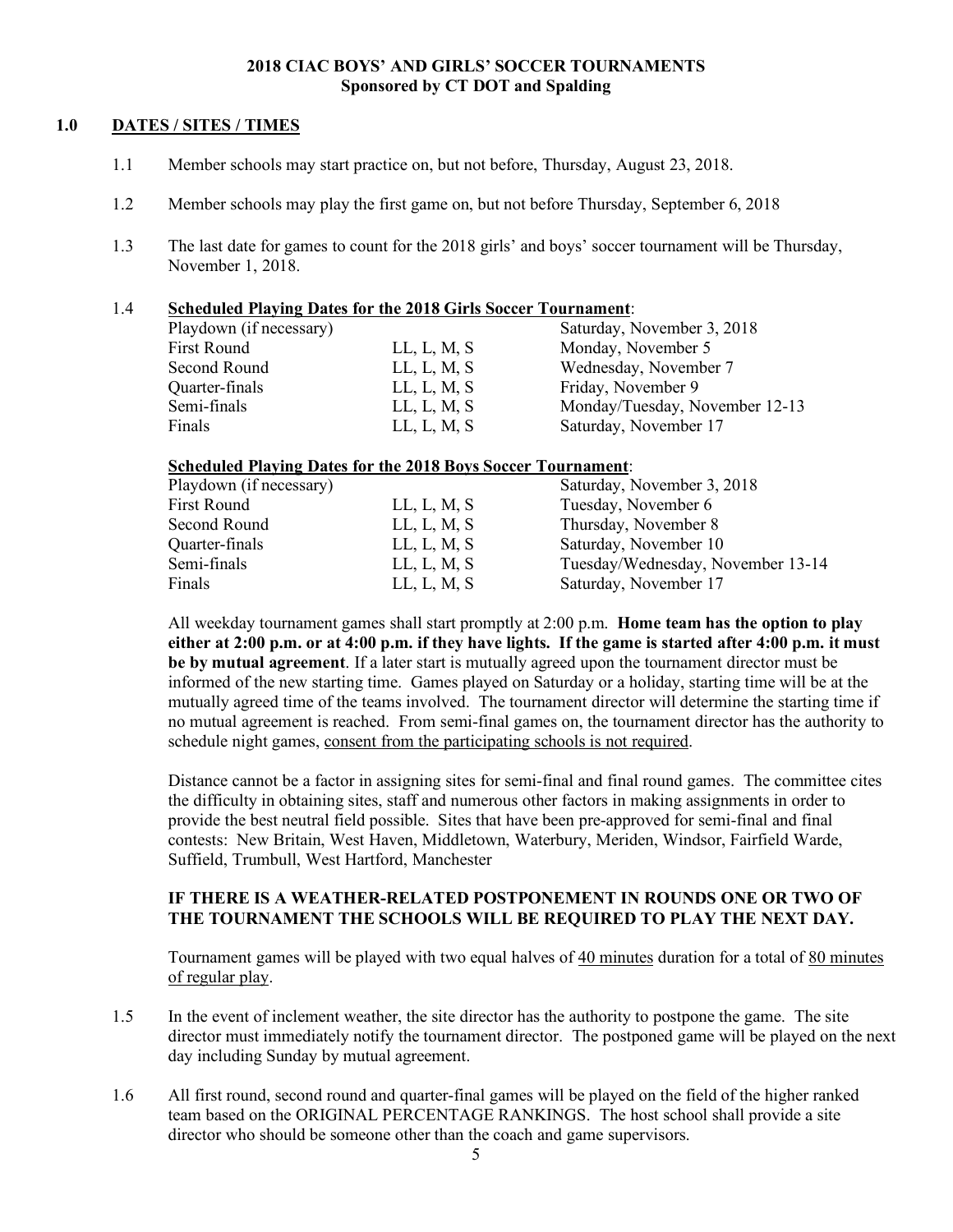#### **The higher ranked team will be responsible for providing an athletic trainer and securing officials up through the quarter-finals. CIAC pays for officials from the quarter-finals on.**

- 1.7 The tournament director will determine the sites and times for all semi-finals and finals. Night games may be scheduled. The tournament director will designate the site director.
- 1.8 CIAC highly recommends that all soccer fields used for the tournament be 65 yards wide by 110 yards long. The minimum requirement is 60 yards wide by 110 yards long. Fields that do not meet the minimum requirement cannot be used and the game must be moved to an approved site.

# 2.0 **DIVISIONS**

2.1 Only institutional members of the Conference may enter this tournament which will be in four (4) divisions. Placement of schools has been based on the 2017-18 girl or boy 9-12 enrollment figures **and Tournament Success Factor.**

A listing of tournament divisions is available on the boys soccer and girls soccer page at ciacsports.com.

| Girls: $LL - 607$ and over | $L = 418 - 606$ | $M - 282 - 417$ | $S-Up$ to 281   |
|----------------------------|-----------------|-----------------|-----------------|
| Boys: $LL - 643$ and over  | $L - 428 - 642$ | $M - 291 - 427$ | $S - Up$ to 290 |

# 3.0 **QUALIFYING**

- 3.1 To be eligible for consideration in the tournament a team must play a minimum of ten (10) games AGAINST VARSITY OPPONENTS and have a winning percentage of 40%. Only the first two games played with any single opponent will be included in the ten (10) games.
- 3.2 Only games played with Conference member schools, American School for the Deaf, or approved out-ofstate schools who are members of their state athletic association shall be considered.
- 3.3 Games played with non-member Connecticut secondary schools shall not be considered in the rating of teams.

#### 4.0 **ENTRY PROCEDURE**

4.1 **Game Results** – In order to ensure that standings and rankings on both the CIAC's websites and other sites which draw their data from us are timely and accurate, all regular season scores must be entered online on the day of the game as soon as possible following the game's completion.

**Scores may be entered via the Online Eligibility Center, the "Submit Scores/Forms" option of the "CIAC for Coaches" menu at ciacsports.com, or the "Submit Scores" button in our ciacmobile.com mobile site. Entering scores at ciacsports.com or ciacmobile.com requires either a coaches or scorekeeper's access code, those codes are managed via the Online Eligibility Center and can be retrieved from a school's athletic director.**

Regardless of regular season postponed games, the date of THURSDAY, NOVEMBER 1, 2018 MUST BE THE FINAL DAY TO COUNT FOR THE TOURNAMENT. All games played after the entry form has been submitted, must be completed, and **scores and cards reported** to the CIAC office via the password-protected online eligibility center by Thursday, November 1.

Note: Schools may set up access codes in the eligibility center to allow coaches to submit scores and penalties via the web site without requiring the school's main eligibility center password. Game scores and penalties are the only information that may be submitted in this manner.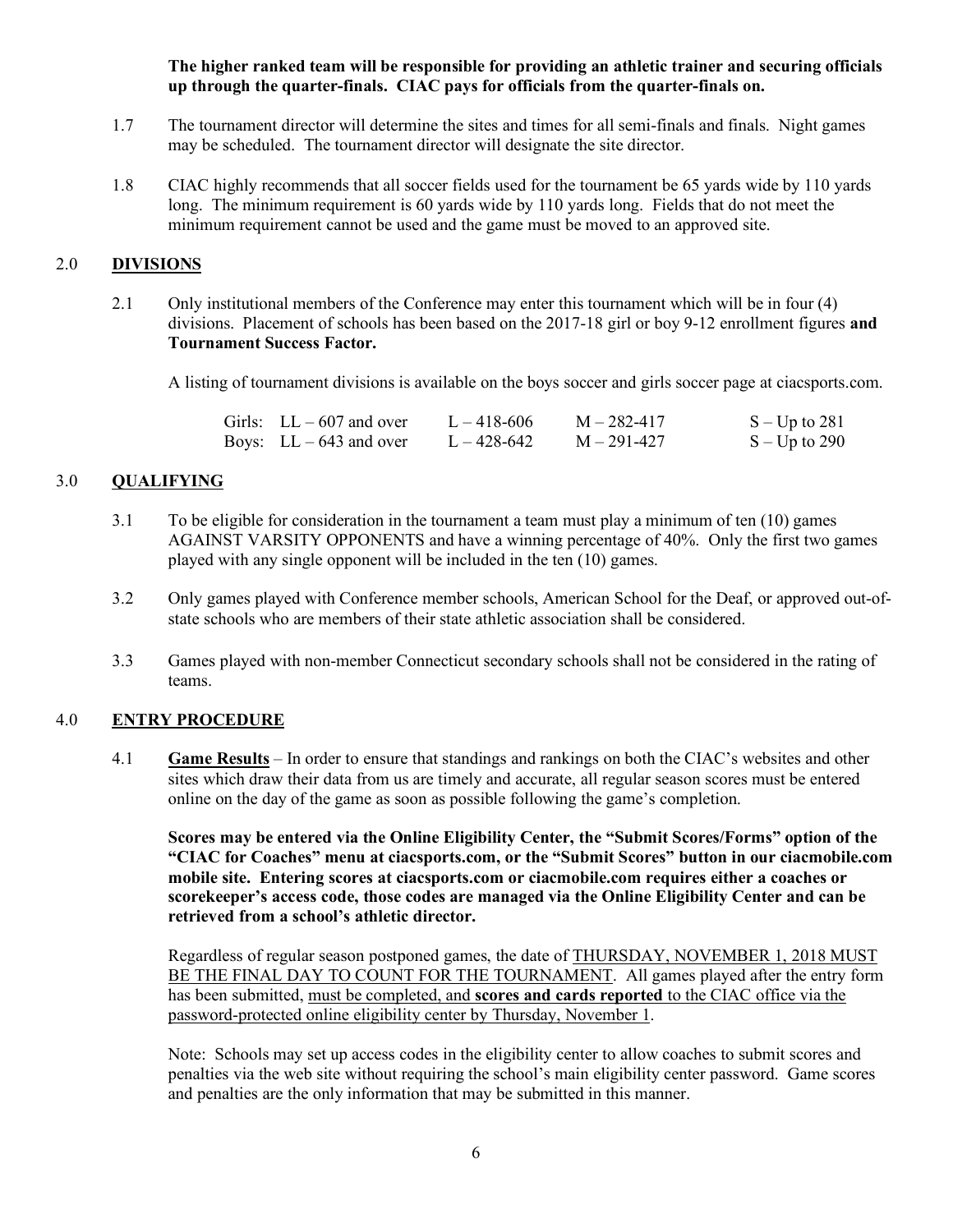### 4.2 **Change of Division Form** – Optional, if filed must be by August 31, 2018 for the 2018 season. **Once a school is approved for a change of division, this status remains in effect for three years**.

- 4.3 **Tournament Rosters / Entry** Can be submitted on the eligibility center or the submit scores / forms option under the CIAC for coaches menu at ciacsports.com. Rosters must be submitted by Thursday, November 1. **A team roster is limited to 30 players**.
- 4.4 **Entry Fee** There is an \$85 entry fee for both the girls and boys soccer tournament which should be mailed to the CIAC office, 30 Realty Drive, Cheshire, CT 06410. If a school needs an invoice in order to pay its tournament fee, one can be downloaded by using the "Generate Tournament Invoice" link under the boys soccer and girls soccer options in the password-protected online eligibility center.
- 4.5 **Qualifying Record for Boys and Girls** Win 40% of games against member schools, eligible out-ofstate schools and the American School for the Deaf. Must have a minimum of ten (10) games against varsity opponents.

# 4.6 **CIAC Late Entry Policy**

- No tournament entries will be accepted after the established deadline except those approved by the CIAC Board of Control.
- Corrections requested by a school to an entry form that was submitted by the established deadline but prior to seeding/pairing data being published on the web site, will be assessed a fee of \$50 per correction to a maximum of \$250.
- All requests for corrections must be submitted on a support ticket via the online eligibility center. **No phone requests will be considered**.
- **All red/yellow cards for league and CIAC tournament games must be posted along with the results of the game on the CIAC web site**.
- 4.7 **Tournament Regulations Violations** If a school fails to comply with tournament regulations and such requires the CIAC tournament sports committee, central office staff, or the CIAC Board of Control to redo any portion of the tournament pairings or such non-compliance adversely impacts the management of the tournament, an administrative violation fee of \$500 will be imposed upon the school before entry into the tournament will be allowed.

# **5.0 TOURNAMENT RULES / PROCEDURES**

# 5.1 **Ties**

- a. In all tournament games prior to the "finals" the following shall be the procedure to resolve a tie score. After a five minute time out:
	- 1) Two ten minute overtime periods shall be played.
	- 2) After the first overtime the teams will change direction without a time out. A second ten minute overtime period shall be played.
	- 3) If tied after two ten minute overtime periods, penalty kicks will be used to determine the winner.
	- 4) There is no sudden victory both ten minute overtime periods must be played to completion.
	- 5) First Round Penalty Kicks Five players from each team kick once alternately or until the lead is insurmountable.
	- 6) Second Penalty Kicks Five different players from each team kick once alternately or until the lead is insurmountable.
	- 7) If a tie remains, repeat step 3, 4 and if necessary, steps 4 and 5.
- b. After each set of ten kickers from each team, players may be repeated. **If a tie exists in the finals after the two fifteen minute overtime periods, co-champions will be declared. Penalty cards shall carry over into overtime periods.**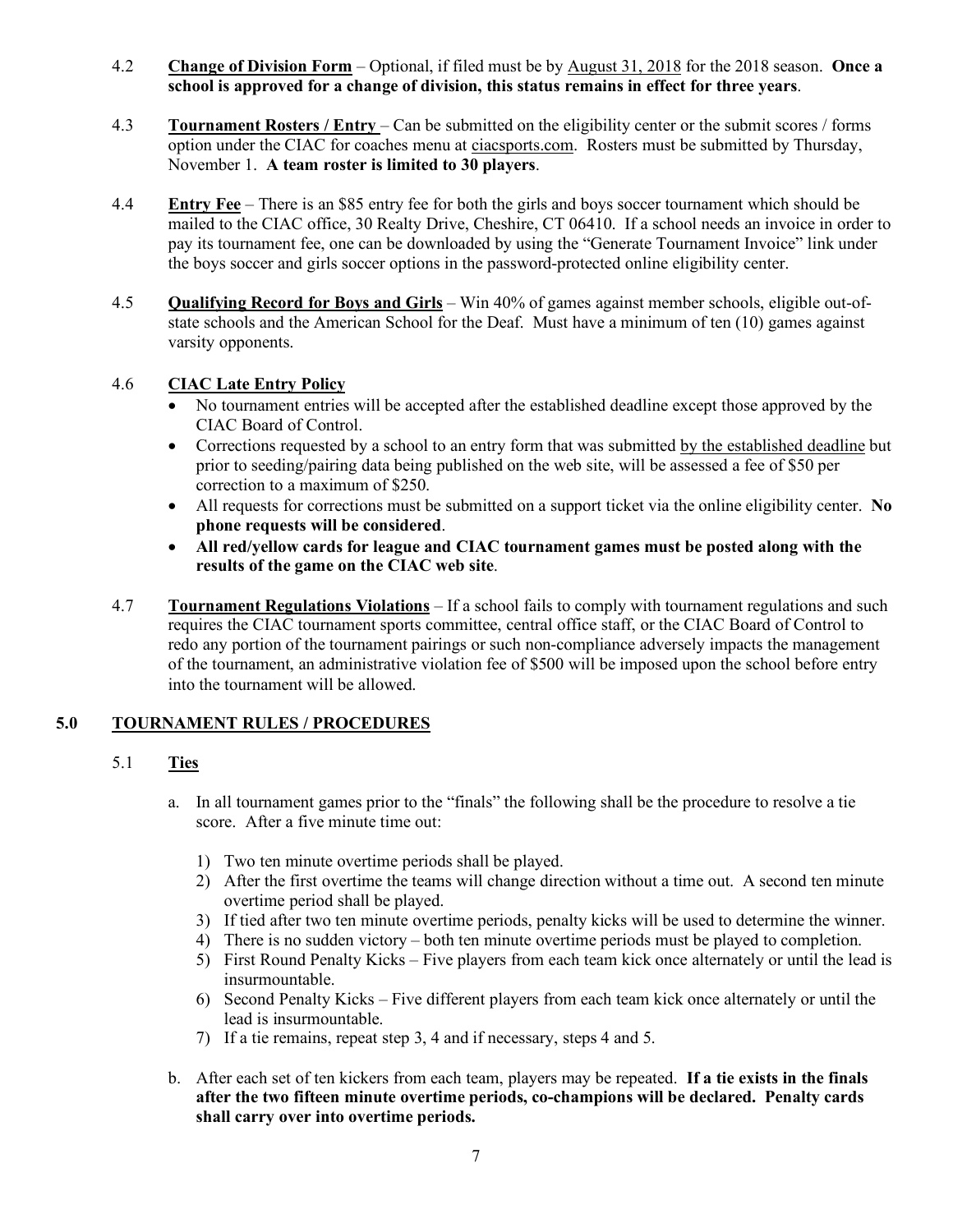- c. There will be no sudden victory during any penalty kick rounds.
- 5.2 **The tournament soccer ball for the 2018 tournament will be the SPALDING TF-5000. This ball shall be used for all tournament games including first and second round games. The higher ranked team shall provide at least five (5) official tournament balls for all games.** Officials must report to CIAC any school hosting a game who does not use the CIAC designated ball. The CIAC Board of Control will take appropriate action with the school.

# 5.3 **THE HOME (HIGHER RANKED TEAM) MUST WEAR DARK JERSEYS. THE VISITING (LOWER RANKED) TEAM SHALL WEAR WHITE JERSEYS**.

- 5.4 The Site Director must provide a minimum of two "ball persons" for each tournament game. **Site directors should not allow spectators to stand behind the goals.**
- 5.5 In all cases where a toss of coin may be required, the higher ranked team will have the privilege of call on the coin.

## 5.6 **ENTERING SCHOOLS ARE REMINDED THAT IN THE EVENT OF SEVERELY INCLEMENT WEATHER IT MAY BE NECESSARY TO PLAY THE SOCCER FINALS ON SUNDAY AFTERNOON, NOVEMBER 18, 2018. THE GAME MAY NOT START BEFORE 12:30 P.M.**

- 5.7 **Suspended Games** Regular season games if suspended in the first half, must be restarted from the beginning with the score 0-0. If suspended after one full half of play the game will be declared an official game.
- 5.8 In CIAC tournament play a game suspended either in the first half or the second half will be rescheduled and play continued from the point of suspension with the score the same as when the game was suspended.
- 5.9 **Terminated Games** Definition "When a game has been ended by the referee for actions of the participants or spectators such as refusal to play or disorder."

In such cases the status of the game during the regular season may include forfeiture and is resolved by proper authority – the principals of the two schools, league rules and procedures.

During the CIAC tournament the Executive Director or his/her designee will determine the status of any terminated game along with the chair of the committee and the tournament director(s).

- 5.10 SEE APPENDIX E for the regulation and penalties for yellow cards.
- 5.11 SEE APPENDIX F for the penalty report form that must be submitted with the entry form. If you do not qualify for the tournament, the penalty report form must be submitted after your last regular season game. Failure to do so may result in probation or prohibition.

**CIAC Soccer Committee requires all schools post their red / yellow card infractions after each game**. Schools must continue to report all red / yellow cards issued during the league championship and the CIAC tournament when they post their scores.

# 6.0 **RANKING / SEEDING**

6.1 a. Teams will be seeded by winning percentage, computed by taking the total of two points per win and one point per tie divided by twice the number of games played. Any team with a winning percentage of .400 or greater will qualify for the tournament.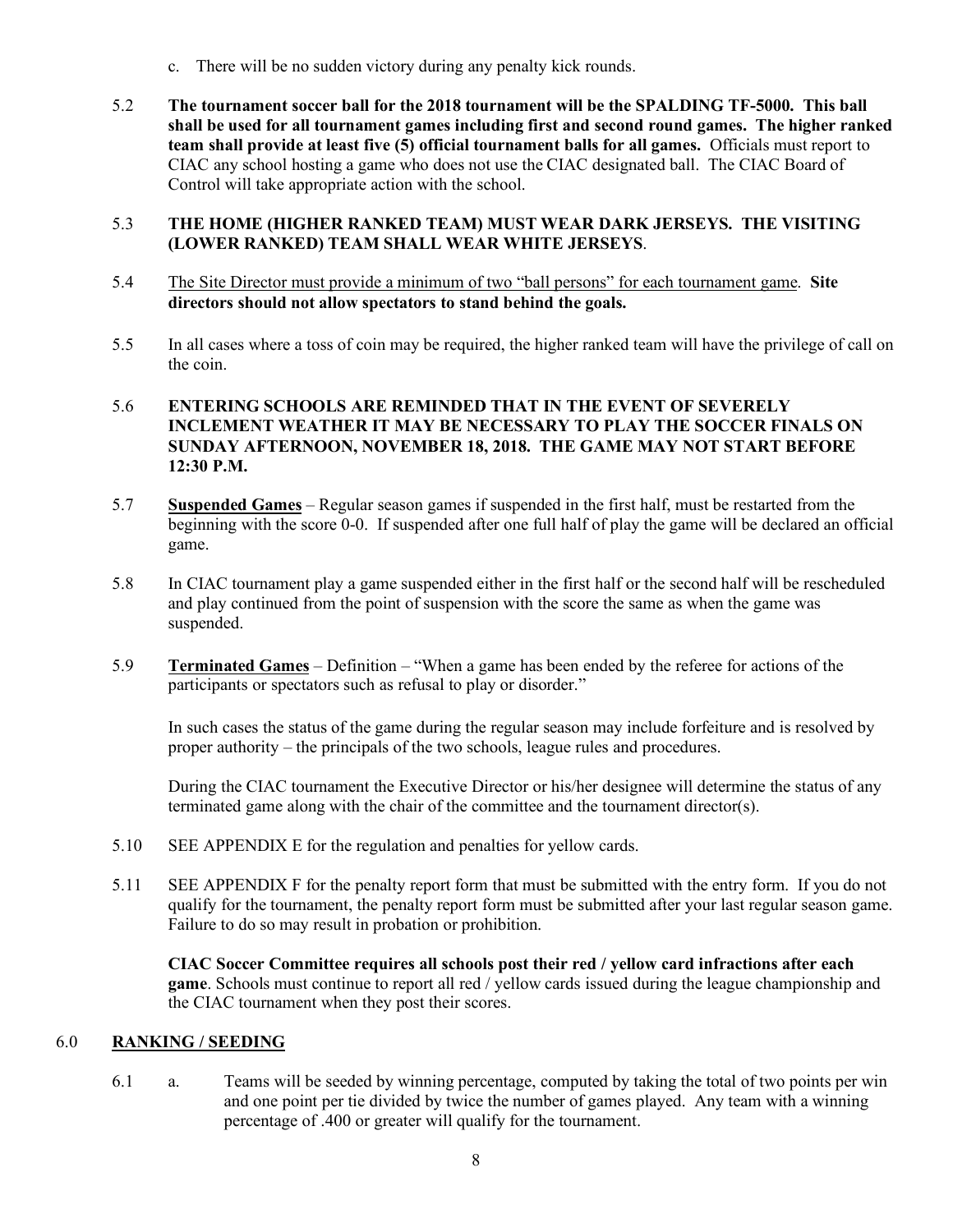- b. When ties in winning percentage exist, they will be broken in the following manner:
	- 1) Head-to-head competition (only if exactly two teams are tied).
	- 2) Point ranking, based on three points for each win and one point for each tie. Unlike the winning percentage where teams with different numbers of wins can have the same percentage, this ensures that the team in the tie with the most wins will be ranked higher.
	- 3) If after using point ranking exactly two teams are still tied and they met head-to-head, then head-to-head will be used at this point.
	- 4) The totals of the point rankings from step #2 for each opponent defeated and half of the point rankings from step #2 for each opponent tied. If an opponent was beaten or tied twice then the appropriate number will be used twice in determining the total.
	- 5) Computer generated random tiebreaker number.
- 6.2 A TEAM MAINTAINS ITS INITIAL PERCENTAGE RANKING THROUGHOUT THE TOURNAMENT.
- 6.3 In case more than thirty-two (32) teams qualify, a qualifying round playing date will be established.
- 6.4 Order of play if more than 32 teams qualify for the tournament in any division.

| If 33 teams | If 34 teams | If 35 teams         | If 36 teams |
|-------------|-------------|---------------------|-------------|
| 32 vs 33    | 32 vs 33    | 32 vs 33            | 32 vs 33    |
|             | 31 vs 34    | 31 vs 34            | 31 vs 34    |
|             |             | $30 \text{ vs } 35$ | 30 vs 35    |
|             |             |                     | 29 vs 36    |

6.5 In case there are not thirty-two (32) teams that qualify, byes will be awarded to the appropriate number of higher ranked teams.

#### 6.6 **Tournament Format**

| First Round         | Second Round | Quarter-finals    | Semi-finals       | Finals            |
|---------------------|--------------|-------------------|-------------------|-------------------|
| 1 vs 32             |              |                   |                   |                   |
| 16 vs 17            | 1 vs 16      |                   |                   |                   |
| 8 vs 25             |              | $1 \text{ vs } 8$ |                   |                   |
| 9 vs 24             | 8 vs 9       |                   |                   |                   |
| 4 vs 29             |              |                   | $1 \text{ vs } 4$ |                   |
| 13 vs 20            | 4 vs 13      |                   |                   |                   |
| 5 vs 28             |              | $4$ vs $5$        |                   |                   |
| 12 vs 21            | 5 vs 12      |                   |                   |                   |
| 2 vs 31             |              |                   |                   | $1 \text{ vs } 2$ |
| 15 vs 18            | 2 vs 15      |                   |                   |                   |
| 7 vs 26             |              | 2 vs 7            |                   |                   |
| $10 \text{ vs } 23$ | 7 vs 10      |                   |                   |                   |
| $3 \text{ vs } 30$  |              |                   | $2 \text{ vs } 3$ |                   |
| 14 vs 19            | 3 vs 14      |                   |                   |                   |
| 6 vs 27             |              | $3 \text{ vs } 6$ |                   |                   |
| 11 vs 22            | 6 vs 11      |                   |                   |                   |

6.7 **Ranking and Pairing Information** – Will be posted on the CIAC web site on Friday, November 2, 2018 at www.ciacsports.com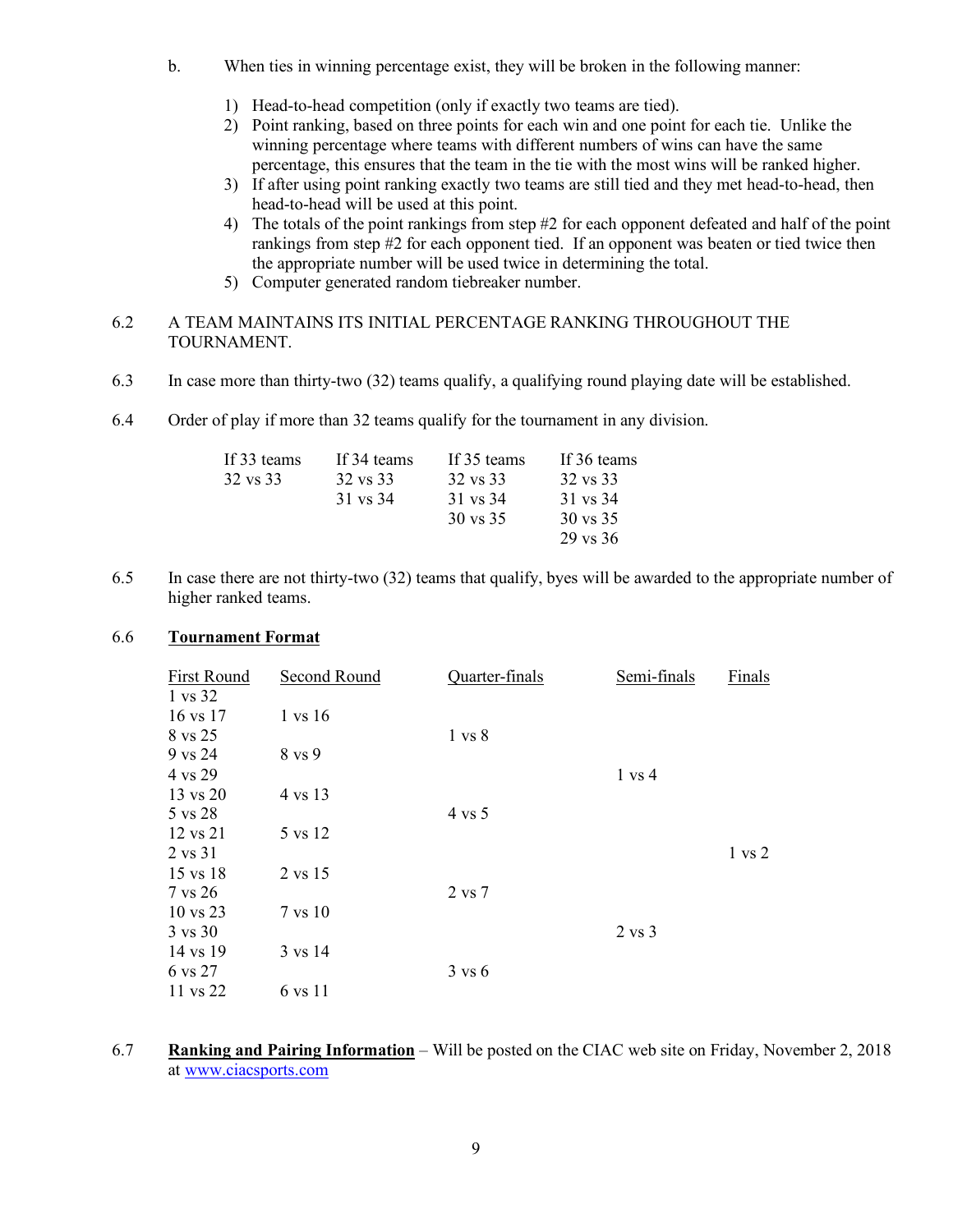# 7.0 **EXPENSES / TICKETS**

- 7.1 The higher ranked team will host first round and second round games and the host team will pay all game expenses for these games, **including officials**. **The higher ranked team must also assign an athletic trainer to the event and contact their commissioner of officials**. Schools may charge admission if they wish to keep the gate in rounds 1 and 2. Admission will be charged at all quarter-final games and gate receipts sent to CIAC. For quarter-final games, the host school will be reimbursed **up to \$160** for costs **and CIAC will pay the officials and site director**. If the host site cannot effectively charge and collect tickets at their site the game will be moved to a neutral site than can accommodate ticket sales or the site of the lower ranked team will be used. Schools must contact the tournament director if they cannot charge for the event. **Schools are expected to provide their own trainer from the quarter-finals on.**
- 7.2 If in first and second round play schools wish to charge admission they should notify the principal and athletic director of the visiting school in advance.
- 7.3 Visiting schools will bear all traveling expenses.
- 7.4 The CIAC Soccer Committee will pay all game expenses directly associated with the staging of the semifinals and final tournament games, including officials.
- 7.5 Charges for admission for quarter-finals, semi-finals and finals will be: (Subject to change) Free – Children five (5) and under; military in uniform or with I.D. \$5.00 Senior Citizens (age 65 and older); Students (grades 1-12) \$10.00 Adults (all others not in the above categories)
- 7.6 During the 2018 tournament, the following passes will be honored at all games where an admission is charged.
	- a. Principal (or designee) of participating schools
	- b. Official CIAC Soccer Pass (head varsity soccer coach REQUEST MUST BE IN WRITING)
	- c. CIAC **Soccer Officials** Association membership card
	- d. Athletic directors with CAAD membership card
	- e. Press Card
	- f. CIAC Soccer Committee Pass on lanyard
	- g. No other complimentary admissions will be permitted

# 8.0 **OFFICIALS**

8.1 **The host school in the first round, second round and quarter-final games must call their commissioner of officials and request that officials be assigned. Each commissioner has been made aware of this.**

**The semi-final and final game officials will be assigned by the tournament and assistant tournament director from the approved list submitted by each board. Three (3) officials will be used in all games from the quarter-finals on**.

8.2 Identity of officials assigned games by the Officials Coordinator will not be disclosed prior to the game.

#### 9.0 **FORFEITS**

- 9.1 Member schools will be required to submit regular season schedules for all sports controlled by CIAC in which member schools participate. Determination of forfeitures will be based on this schedule.
- 9.2 A team shall forfeit a game or games if through a violation it is required to do so under the CIAC Rules of Eligibility.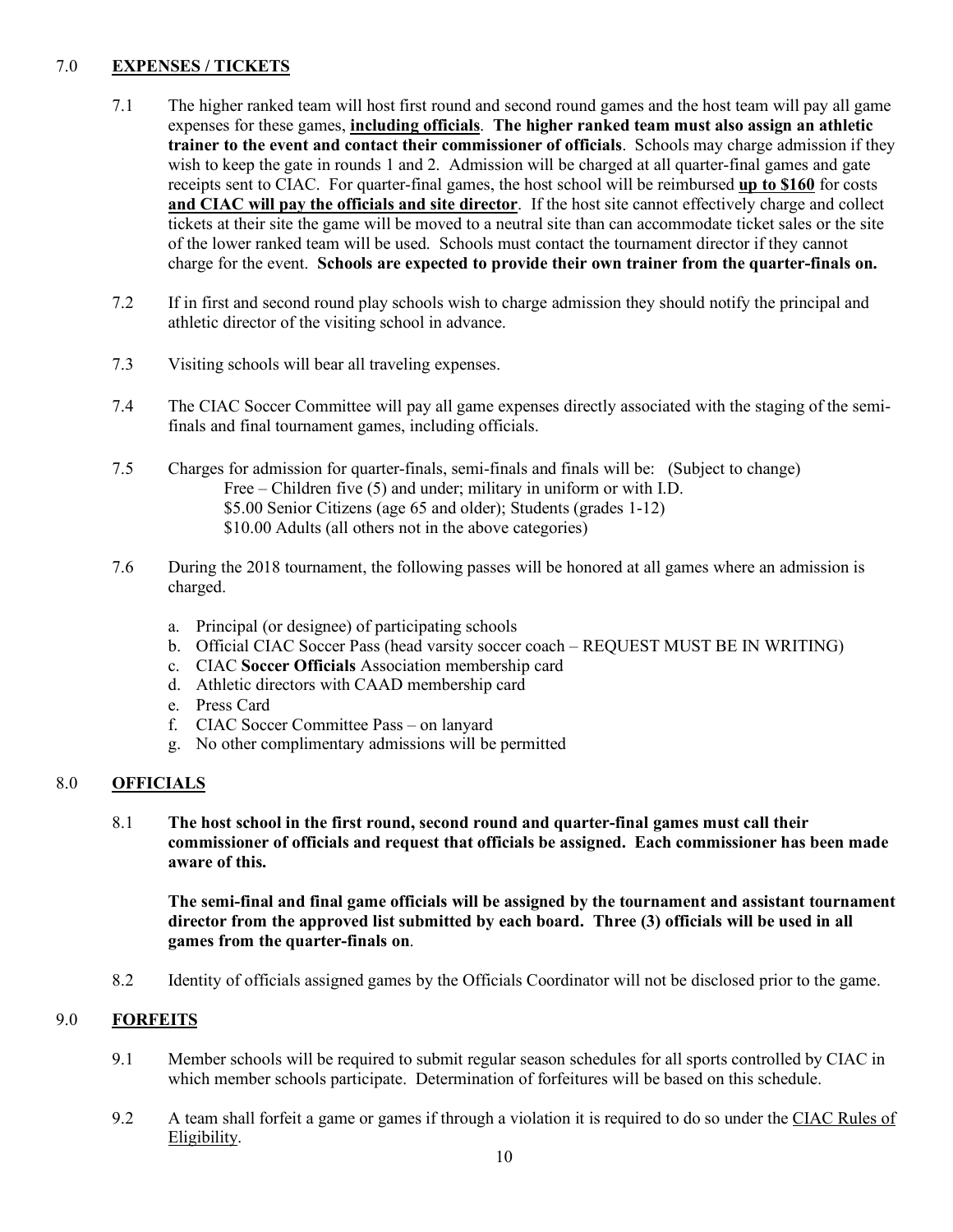- 9.3 A team shall forfeit a game if the game official declares the game a forfeit as a result of a National Federation rule violation, or a team refuses to play after being instructed to do so by the game official.
- 9.4 Forfeitures will be honored by each CIAC sports committee when there is mutual agreement between the principals of the two schools involved in the game not played. Each principal must submit on the official CIAC Canceled Game – Forfeiture Form his/her decision and it must be received in the CIAC office within 48 hours following the time of the scheduled contest. On the eve of a tournament when there is not sufficient time for normal administrative procedures (48 hours) if a question of team forfeiture arises the Executive Director or his/her designee, in consultation with the Chairman of the sports committee affected and the principals of the two schools will make an appropriate ad hoc decision in consideration of the best interests of the tournament as a whole.
- 9.5 **Member schools must make every effort to complete their season as scheduled, including make-up games. Any effort to gain an advantage in tournament play by not playing a game is unacceptable and is subject to action by the CIAC Board of Control. Cancellation of any regular season contest/make-up to play in a league tournament will not be allowed.**

# 10.0 **DISPUTES**

10.1 **Decisions by Game Officials** – Disputes arising from the decisions, interpretations and misapplication of the National Federation or CIAC games rules by officials during the contest will not be considered. The decisions and interpretations of the rules by the officials are final.

The record of the official scorekeeper at the conclusion of the contest is final unless an error is discovered. Such error shall be corrected as covered by specific contest rules.

Any team leaving the contest area before the conclusion of the contest because of dissatisfaction with the officiating will render the school liable to disciplinary action by the conference.

10.2 On the eve of a tournament when there is not sufficient time for normal administrative procedures and Board of Control hearings, if a question of interpretation of tournament regulations or the operation of the tournament arises, the Chairman of the CIAC Board of Control, the Executive Director of CIAC, and the Chairman of the Tournament Committee in question will make an appropriate ad hoc decision in consideration of the best interest of the tournament as a whole.

#### **11.0 SUPERVISION / SPORTSMANSHIP**

- 11.1 Players and coaches disqualified in a game will be required to serve the additional penalty as outlined in the CIAC regulation on "Disqualification".
- 11.2 In the interest of crowd control and proper supervision the CIAC Board of Control has approved the tournament regulation requiring the principal of the participating schools or his/her designee to attend all tournament games. **The school administrator must identify him/herself to the site director**.
- 11.3 When a member school's coach is ejected from a game for an infraction as prescribed by the rules, the game may not continue until the member school replaces the ejected coach with a certified coach. If this cannot be accomplished within 15 minutes after the ejection, the official in charge will declare a forfeit win for the opposing team.
- 11.4 Use of tobacco products or possession of alcoholic beverages of any kind, including champagne, are not permitted on the field of play, including dugouts, or within the field or part at which a tournament game is scheduled. Many towns or fields which we use have local ordinances prohibiting use of tobacco product or possession of alcoholic beverages. The principal or his/her designee at the game shall see that this rule is enforced and adhered to by the teams.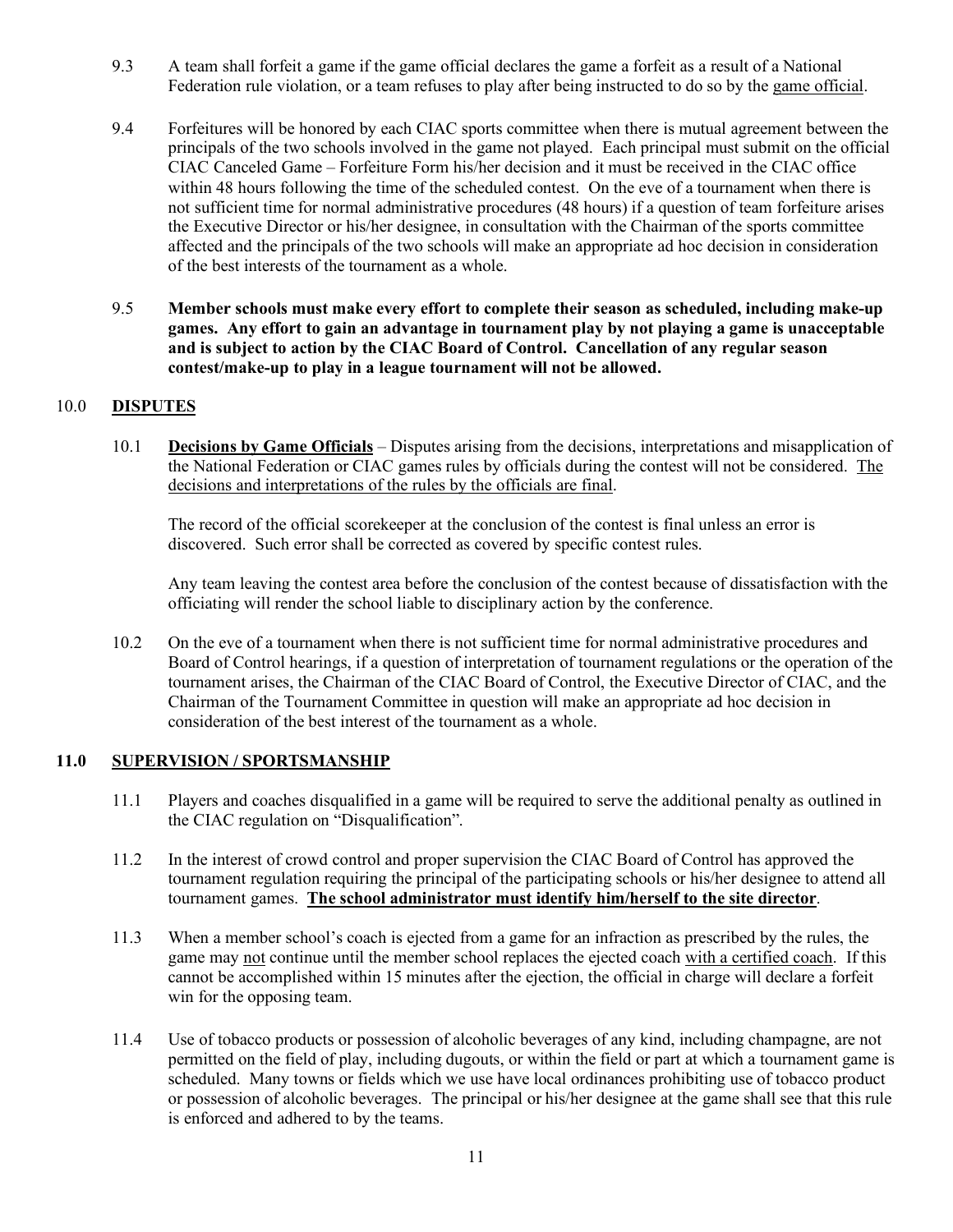11.5 **SPORTSMANSHIP -- Member schools are expected to conduct their relations with each other at all** levels of competition in a spirit of good sportsmanship. Everyone involved has the obligation to see clearly his/her influence and act accordingly. **The CIAC acknowledges that the school administration is responsible for the athletic program, including the making of broad and specific policies and procedures relating to sportsmanship and the conduct of activities in the school**. To that end, the CIAC urges each school principal to adopt the following sportsmanship procedures and standards for their school and to champion the "Class Act" sportsmanship program as these standards will be used in all CIAC post-season contests.

# **CIAC Sportsmanship Guidelines**

- The CIAC request that all school personnel administrators, faculty, and coaches give special and specific emphasis about CIAC's expectations for good sportsmanship during the regular season as well as CIAC tournaments requiring that athletes and members of the student body conduct themselves in a manner that reflects nothing but credit upon your school. Any unsportsmanlike conduct on the part of students and adults is unacceptable and will be addressed with strong and appropriate measures.
- The CIAC sportsmanship standards should be as widely disseminated as possible using the student-parent handbook, student-athlete handbook, school newspaper, parent newsletter, school web site and the local media.
- The CIAC sportsmanship standards for spectators should be read by PA announcers prior to each contest.
- The CIAC sportsmanship standards of conduct be prominently posted at all sports venues.
- When event programs are provided, the CIAC sportsmanship standards be included.
- Member schools require having athletes, parents/guardians, sign an acknowledgement which would show that they have read the student-athlete handbook and understand the CIAC sportsmanship standards.
- Member schools work with community officials to insure that levels of the CIAC sportsmanship standards are enforced when contests are held at their school and at non-school facilities.
- The CIAC and the CIAC sports committees insist the CIAC sportsmanship standards be rigorously enforced at all regular season contests and at all CIAC tournament contests. This is particularly important when contests are held at non-school sites.
- Member schools will conduct a pre-season meeting with student-athletes, coaches and parents to review the CIAC sportsmanship standards.
- Member schools should communicate with opposing schools and inform them they are a "Class Act" School" and provide them with the CIAC sportsmanship standards which will be strictly adhered to.
- Member schools hosting a game should make available to visiting schools necessary game information includes directions for parking, location of ticket booths, seating arrangement, ticket prices, game time, directions for each game site.
- Member schools hosting a game should designate specific seating areas for students, bands, adults and visitors. If possible, opposing student bodies should be separated.
- Member schools hosting a game should arrange for adequate police supervision.
- When possible the member schools hosting a game should assign officials to dressing facilities separated from both teams. Provides escorts for the officials when it appears that disturbances may develop.
- Member schools should take measures to prevent fans from getting near or on the playing area and around the players benches. After the contest, prevents fans from going onto the playing area.
- Member schools should provide for adequate supervision of students and facilities. Supervisors should sit in the stands with the students.
- **Member schools should support and adhere to ALL the following CIAC standards.**

# **The CIAC "Class Act" Sportsmanship Standards**

# **ALL Spectators (including parents):**

• Will adhere to the host school's acceptable dress code at all home and away contests commensurate with classroom behavior. For CIAC tournament contests all spectators will be appropriately attired with their torso completely covered and with no visible degrading or demeaning writings/logos.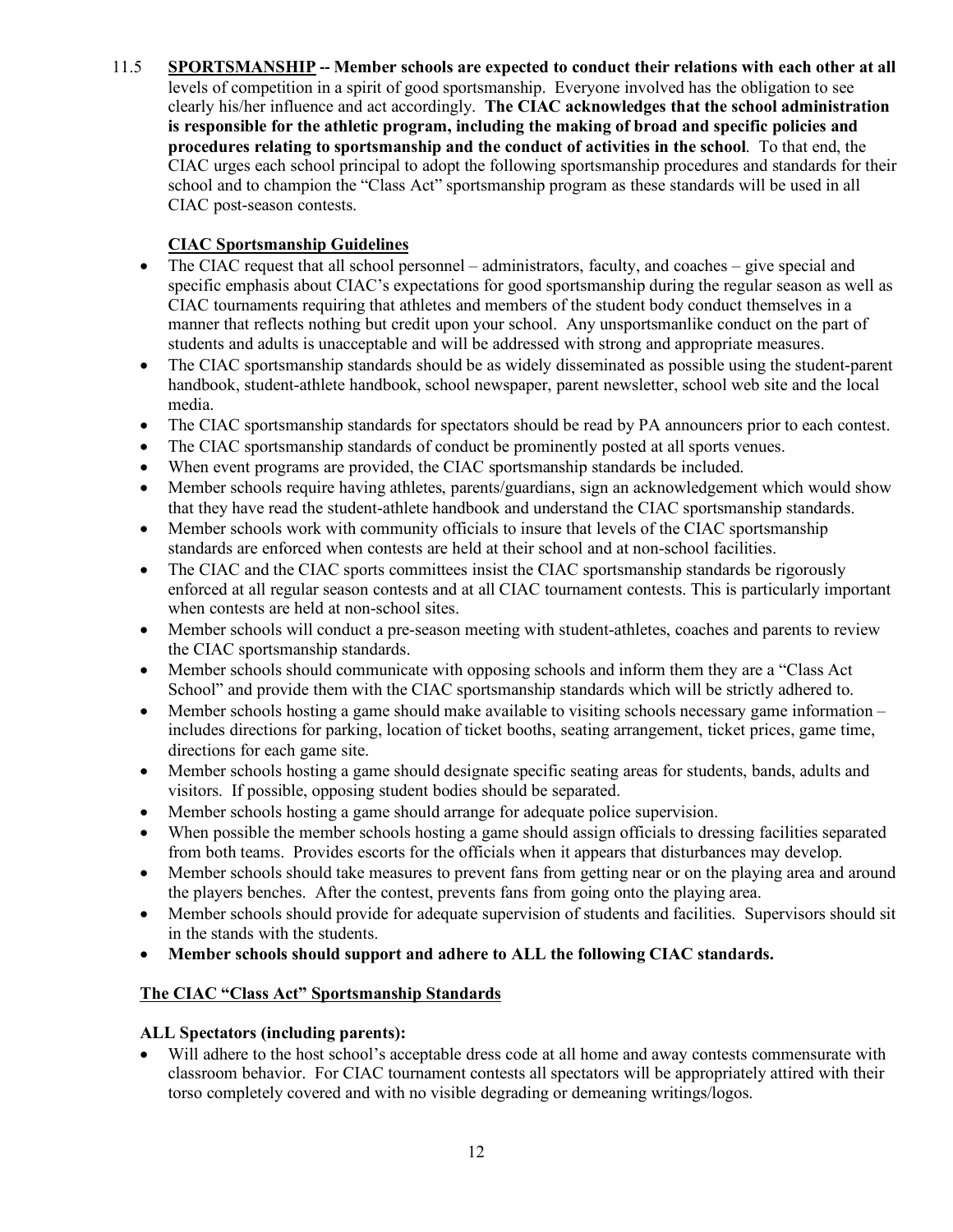- Any signs displayed must be positive in nature, reference only the school supported by the sign maker, and must be pre-approved by the Athletic Director of the school reference in the sign.
- During outdoor sports, no air horns or horns of any kind or whistles will be used, and any other noisemakers will be allowed with the host athletic director's approval and only be used during "dead ball" situations to celebrate good play. During indoor sports, no noisemakers will be used. Pep bands are allowable at a home contest if the school provides adult supervision and the band only plays during "dead ball" situations.
- Spectators will cheer positively to support their team, will not cheer negatively against the opponent.
- Spectators will show respect for the game officials and their decisions.
- Spectators will show respect for the playing of the National Anthem.

# **Game Personnel / Announcers**:

- Will explain and consistently enforce host school expectations for spectators.
- Will be enthusiastic but not show favoritism while making announcements, and never publicly question or criticize the players, coaches, or officials.
- Will encourage respect for the National Anthem and remind spectators to remove caps and stand.

# **Coaches:**

- Will exemplify high moral character, behavior and leadership, lead by example, and set a standard for players and spectators to follow both on and off the athletic arena.
- Will teach players the rules of the game and to respect the game, and will take action when athletes exhibit poor sportsmanship.
- Will respect the integrity and judgement of officials and will not publicly criticize or question the decisions of officials.
- Will be aware of the competitive balance of contests and will manage the score in a manner that is sportsmanlike and respectful of opponents.

# **Players**:

- Will accept the responsibility and privilege the student-athlete has in representing their school and community by learning and showing teamwork, sportsmanship and discipline in all aspects of the game.
- Will demonstrate respect for self, coach, teammates, opponents, officials and spectators by exhibiting good character and conducting themselves as a positive role model.
- Will win and lose graciously.
- Will cheer for your team, not against your opponent.
- Will congratulate opponents in a sincere manner following either victory or defeat.

# 11.6 **Bench and Field Conduct**

Personnel – Only coaches, players, other team members, statisticians, managers and trainers will be allowed in the bench area.

Conduct – The above identified personnel shall not be outside the vicinity of the designated bench area.

11.7 Up to thirty (30) team members in uniform, coaches, managers and up to 20 cheerleaders accompanying the team will be admitted free of charge to each game.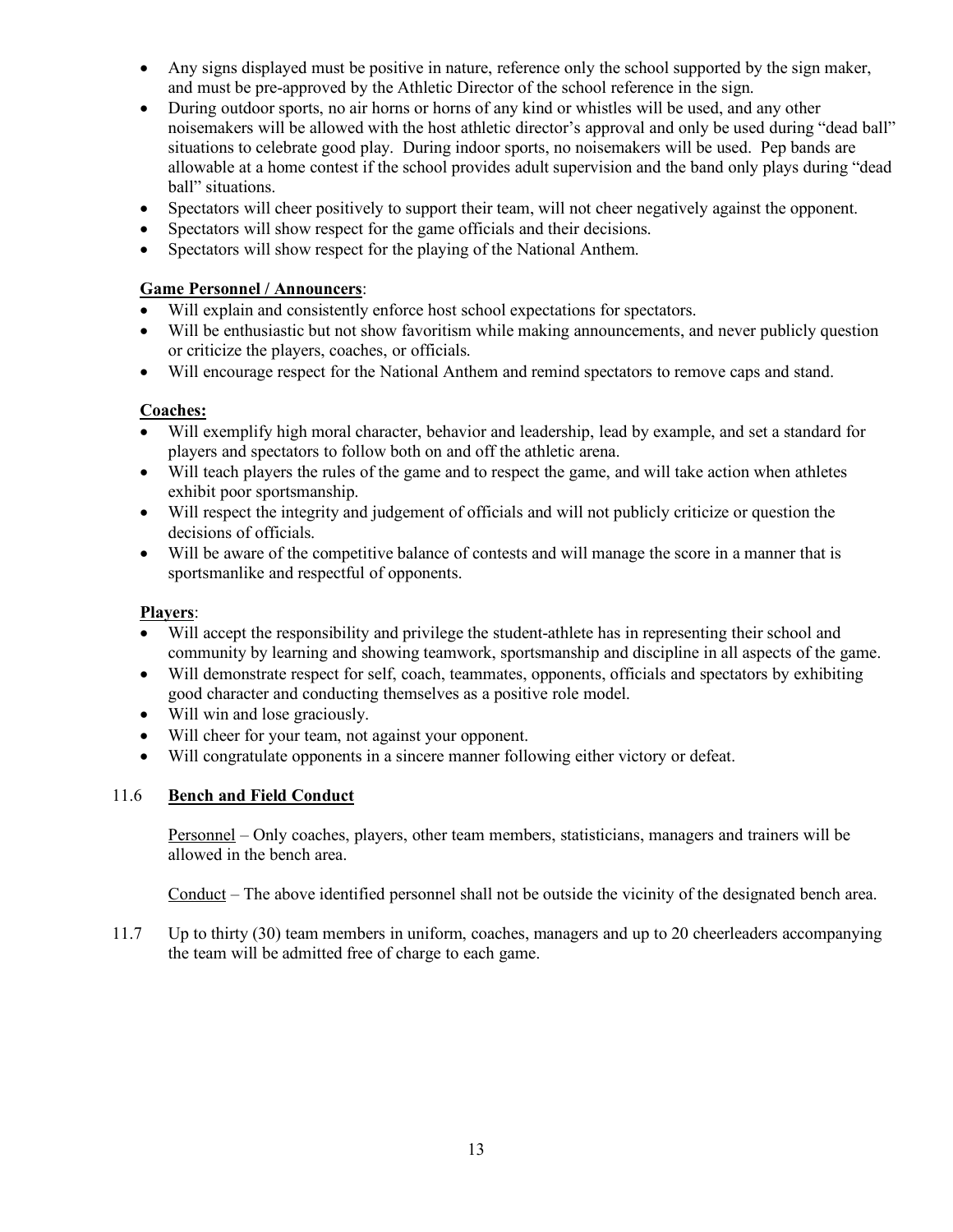#### 12.0 **CONCUSSION MANAGEMENT AND RETURN TO PLAY REQUIREMENTS Connecticut State Department of Education and the Connecticut Interscholastic Athletic Conference Concussion and Head Injury Annual Review 2018-19 Required for ALL School Coaches in Connecticut**

This document was developed to provide coaches with an annual review of current and relevant information regarding concussions and head injuries. It includes guidance from the 2017 Concussion in Sport Group consensus statement that was developed to provide further understanding and management of sports-related concussion.

In addition to reviewing this document, the annual review must include one of the following prescribed resources: Connecticut Concussion Task Force video, Centers for Disease Control and Prevention (CDC) Heads Up: Concussion in Youth Sports training course, or the National Federation of State High School Associations (NFHS) concussion training course. Links to these resources can be found at: http://concussioncentral.ciacsports.com/. A new form is required to be read, signed, dated and kept on file by coaches' associated school district annually to comply with Section 10-149b of the Connecticut General Statutes, *Concussions: Training courses for coaches. Education plan. Informed consent form. Development or approval by the State Board of Education. Revocation of coaching permit.*

#### **What is a Concussion?**

"*A concussion is a type of traumatic brain injury, or TBI, caused by a bump, blow, or jolt to the head or by a hit to the body that causes the head and brain to move rapidly back and forth. This sudden movement can cause the brain to bounce around or twist in the skull, stretching and damaging the brain cells and creating chemical changes in the brain." (CDC, 2017)*

#### **Section 1. Concussion Education Plan Summary**

The Concussion Education Plan and Guidelines for Connecticut Schools was approved by the Connecticut State Board of Education in January 2015. Below is an outline of the requirements of the Concussion Education Plan. The complete document is accessible on the CSDE web site at http://portal.ct.gov/SDE/Publications/Concussion-Education-Plan-and-Guidelines-for-Connecticut-Schools.

State law requires that each local and regional board of education must approve and then implement a concussion education plan by using written materials, online training or videos, or in-person training that addresses, at a minimum the following:

- 1. the recognition of signs or symptoms of concussion;
- 2. the means of obtaining proper medical treatment for a person suspected of sustaining a concussion;
- 3. the nature and risks of concussions, including the danger of continuing to engage in athletic activity after sustaining a concussion;
- 4. the proper procedures for allowing a student-athlete who has sustained a concussion to return to athletic activity; and
- 5. current best practices in the prevention and treatment of a concussion.

#### **Section 2. Signs and Symptoms of a Concussion: Overview**

**A concussion should be suspected if any one or more of the following signs or symptoms are present following an impact or suspected impact as described in the CDC definition above.**

#### **Signs of a concussion may include (i.e. what the athlete displays/looks like to an observer):**

- Confusion/disorientation/irritability
- Trouble resting/getting comfortable
- Lack of concentration
- Slow response/drowsiness
- Incoherent/ slurred speech
- Slow/clumsy movements
- Loses consciousness
- Amnesia/memory problems
- Acts silly/combative/aggressive
- Repeatedly ask same questions
- Dazed appearance
- Restless/irritable
- Constant attempts to return to play
- Constant motion
- Disproportionate/inappropriate reactions
- Balance problems

#### **Symptoms of a concussion may include (i.e. what the athlete reports):**

- Headache or dizziness
- Nausea or vomiting
- Blurred or double vision
- Oversensitivity to sound/light/touch
- Ringing in ears
- Feeling foggy or groggy

State law requires that a coach MUST immediately remove a student-athlete from participating in any intramural or interscholastic athletic activity who: a) is observed to exhibit signs, symptoms or behaviors consistent with a concussion following a suspected blow to the head or body, or b) is diagnosed with a concussion, regardless of when such concussion or head injury may have occurred**. Upon removal of the athlete, a qualified school employee (principal, teacher, licensed athletic trainer, licensed physical or occupational therapist employed by a school district, coach or school paraprofessional) must notify the parent or legal guardian within 24 hours that the student-athlete has experienced a head injury and has exhibited signs and symptoms of a concussion.**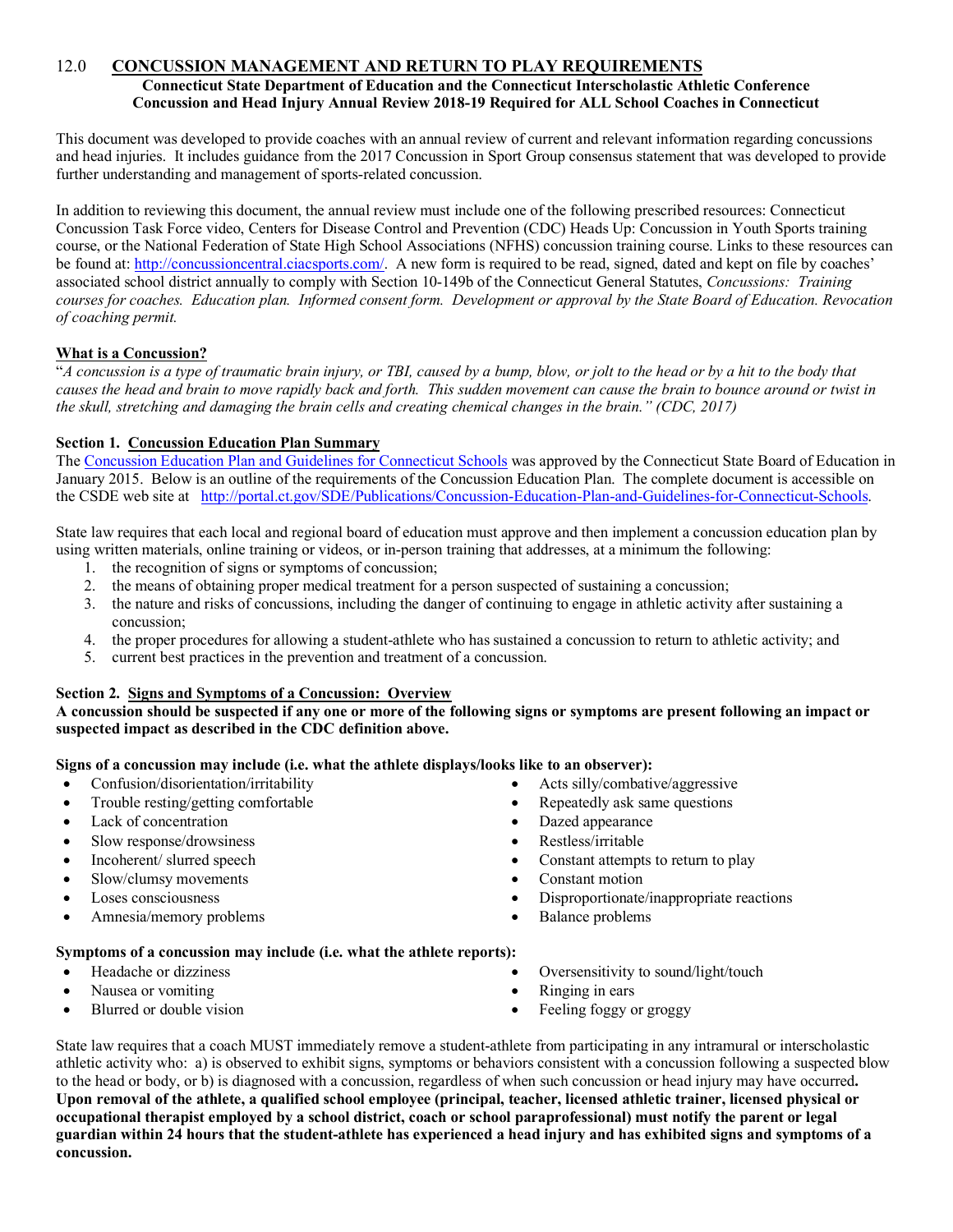#### **Section 3. Return to Play (RTP) Protocol Overview**

It is impossible to accurately predict how long an individual's concussion will last. There must be full recovery before a studentathlete is allowed to resume participating in athletic activity. Connecticut law now requires that no athlete may resume participation until she/he has received written medical clearance from a licensed health care professional (physician, physician assistant, advanced practice registered nurse (APRN), athletic trainer) trained in the evaluation and management of concussions.

#### *Concussion Management Requirements:*

- 1. No athlete SHALL return to participation in the athletic activity on the same day of head injury or concussion.
- 2. If there is any loss of consciousness, vomiting or seizures, the athlete MUST be transported immediately to the hospital.
- 3. The athlete should not be left alone after the injury. Close observation and monitoring of an athlete MUST continue following a concussion or head injury to ensure that there is no worsening/escalation of symptoms.
- 4. Any athlete with signs or symptoms related to a concussion MUST be evaluated by a licensed health care professional (physician, physician assistant, advanced practice registered nurse (APRN), athletic trainer) trained in the evaluation and management of concussions.
- 5. The athlete MUST obtain an initial written clearance from one of the licensed health care professionals identified above directing her/him into a well-defined RTP stepped protocol similar to the one outlined below. If at any time signs or symptoms return during the RTP progression, the athlete should cease activity.
- 6. After the RTP protocol has been successfully administered (no longer exhibits any signs or symptoms or behaviors consistent with concussions), final written medical clearance is required by one of the licensed health care professionals identified above for the athlete to fully return to unrestricted participation in practices and competitions.

|          | <b>Stage Rehabilitation</b> | $m$ eatu Clearance KTT protocot (There should be at least 24 hours for each siep of the progression)<br>Functional exercise at each step of rehabilitation/activity | Goal to each step                     |
|----------|-----------------------------|---------------------------------------------------------------------------------------------------------------------------------------------------------------------|---------------------------------------|
|          | Steps/Aim                   |                                                                                                                                                                     |                                       |
| $\theta$ |                             | It is recommended that an initial period of 24-48 hours of both relative physical rest and cognitive rest is achieved before                                        |                                       |
|          |                             | beginning the RTP progression identified in Stages one through six below (McCrory, P.et al., 2017). If at any time signs                                            |                                       |
|          |                             | or symptoms should worsen during the RTP progression, the athlete should stop activity that day. If the athlete's                                                   |                                       |
|          |                             | symptoms are gone the next day, she/he may resume the RTP progression at the last step completed in which no                                                        |                                       |
|          |                             | symptoms were present. If symptoms persist (example, more than four days in children or more than 10-14 days in adults)                                             |                                       |
|          |                             | the athlete should be referred to a healthcare professional who is an expert in the management of concussion.                                                       |                                       |
|          | Symptom-limited             | Daily activities that do not provoke symptoms                                                                                                                       | Gradual reintroduction of work/       |
|          | activity                    |                                                                                                                                                                     | school activities                     |
| 2        | Light aerobic               | Walking or stationary cycling at slow to medium pace.                                                                                                               | Increase heart rate                   |
|          | exercise                    | No resistance training.                                                                                                                                             |                                       |
| 3        | Sport-specific exercise     | Running or skating drills. No head impact activities                                                                                                                | Add movement                          |
|          | No contact                  |                                                                                                                                                                     |                                       |
| 4        | Non-contact training        | Harder training drills (example, passing drills). May start                                                                                                         | Exercise, coordination and            |
|          | drills                      | progressive resistance training.                                                                                                                                    | increased thinking                    |
| 5        | Full contact practice       | Following medical clearance, participate in normal training                                                                                                         | Restore confidence and assess         |
|          |                             | activities                                                                                                                                                          | functional skills by coaching staff   |
|          | Return to sport             | Normal game play                                                                                                                                                    | Return to full athletic participation |
| 6        |                             |                                                                                                                                                                     |                                       |

#### *Medical Clearance RTP protocol (There should be at least 24 hours for each step of the progression)*

#### **Section 4.****Local/Regional Board of Education Policies Regarding Concussions**

\*\*\*\*\*\* Attach local or regional board of education concussion policies \*\*\*\*\*\*

**I have read and understand this document and have viewed the prescribed resource material. I understand that state law requires me to immediately remove any player suspected of having a concussion and to not allow her/him to return to participation until she/he has received written medical clearance by a licensed health care professional trained in the evaluation and management of concussions.**

| <b>Coach:</b><br>(Print Name) | $\lambda$ |
|-------------------------------|-----------|
| <b>Coach Signature:</b>       | ')ato     |

**References:** McCrory, P., Meeuwisse, W., Dvorak, J., Aubry, M., Bailes, J., Broglio, S., et al., Vos, P. (2017). Consensus statement on concussion in sport – The 5th international conference on concussion in sport held in Berlin, October 2016. *British Journal of Sports Medicine*, 0, 1-10. Doi: 10.1136/bjsports-2017-097699. Retrieved from http://bjsm.bmj.com/content/bjsports/early/2017/04/26/bjsports-2017-097699.full.pdf

**Resources:** CDC. (2017). *Heads up: Concussion in high school sports.* Retrieved from **http://www.cdc.gov/NCIPC/tbi/Coaches\_Tool\_Kit.htm** CDC. (2017). *Injury prevention & control: Traumatic brain injury*. Retrieved from http://www.cdc.gov/TraumaticBrainInjury/index.html CDC. (2017). *Heads up: Concussion in High school sports guide for coaches.* Retrieved from http://www.cdc.gov/headsup/highschoolsports/coach.html CDC. (2017). *Heads up: Concussiono materials, fact sheets and online courses*. Retrieved from http://www.cdc.gov/headsup/ CIAC Concussion Central. Retrieved from http://concussioncentral.ciacsports.com/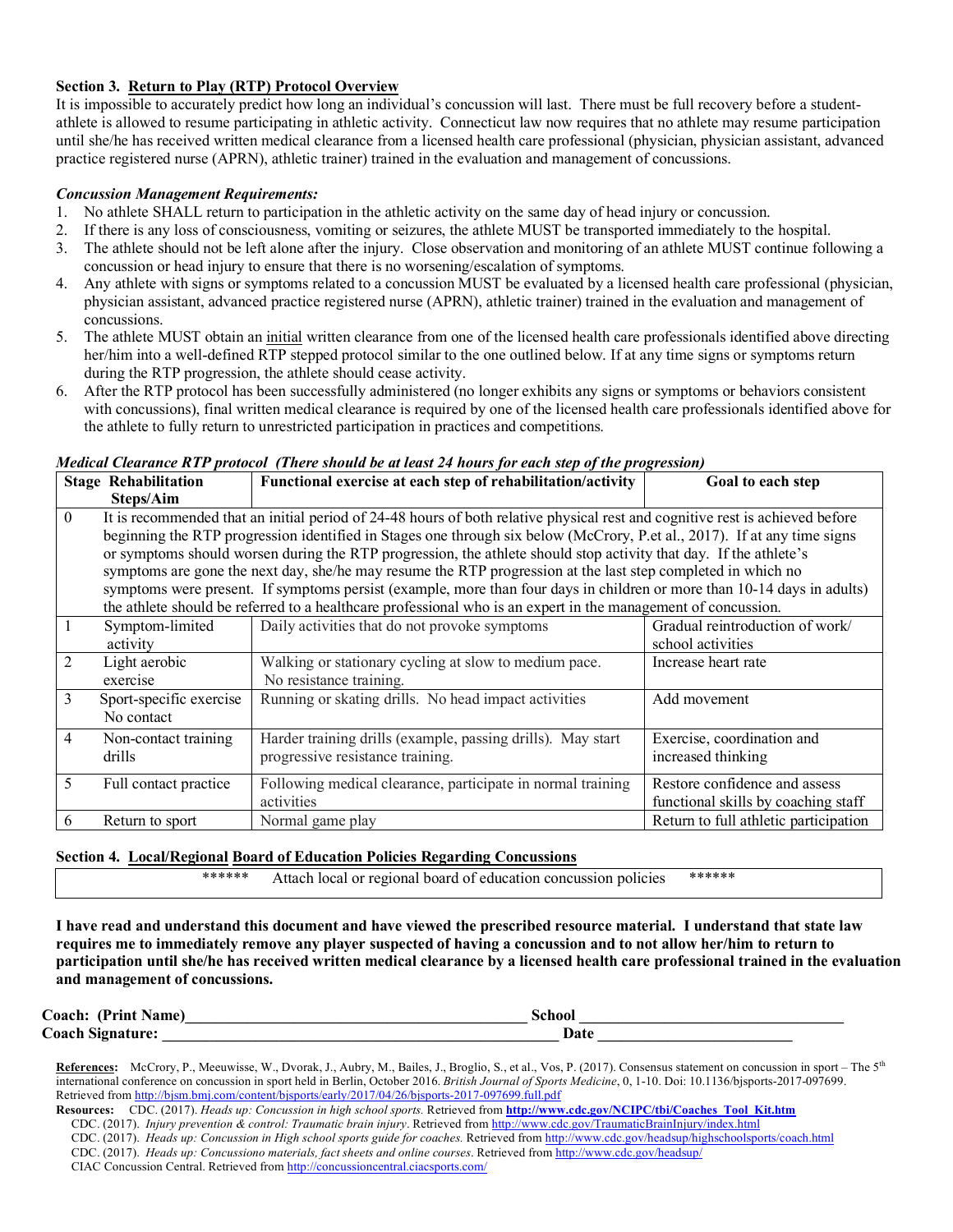# 13.0 **HEAT STRESS AND ATHLETIC PARTICIPATION**

In early fall practices are conducted in very hot and humid weather in many parts of the United States. This can lead to heat-related illnesses. Heatstroke deaths are fully preventable in high school sports if the proper precautions are taken.

During hot weather conditions the athlete is subject to the following:

**HEAT CRAMPS** – HEAT CRAMPS ARE A MILD HEAT ILLNESS THAT CAN BE EASILY TREATED. These intense muscle spasms usually develop after an athlete has been exercising for a while and has lost large amounts of fluid and salt from sweating.

**HEAT SYNCOPE** – Weakness, fatigue and fainting due to loss of salt and water in sweat and exercise in the heat.

**HEAT EXHAUSTION** – Heat exhaustion is a moderate heat illness that occurs when a child continues to be physically active even after he or she starts suffering from ill effects of the heat, like dehydration. The child's body struggles to keep up with the demands, leading to heat exhaustion.

**HEAT STROKE** – Heat stroke is a severe heat illness that occurs when an athlete's body creates more heat than it can release, due to the strain of exercising in the heat. This results in a rapid increase in core body temperature, which can lead to permanent disability or even death if left untreated. An acute medical emergency related to thermo-regulatory failure, associated with nausea, seizures, disorientation, and possible unconsciousness or coma. It may occur suddenly without being preceded by any other clinical signs. The individual is usually unconscious with a high body temperature and a hot dry skin (heatstroke victims, contrary to popular belief, may sweat profusely).

It is believed that the above-mentioned heat stress problems can be controlled provided certain precautions are taken. The following practices and precautions are recommended:

- 1. Each athlete should have a physical exam with a medical history when first entering a program and an annual health history update. History of previous heat illness and type of training activities before organized practice begins should be included. State high school association's recommendations should be followed.
- 2. It is clear that top physical performance can only be achieved by an athlete who is in top physical condition. Lack of physical fitness impairs the performance of an athlete who participates in high temperatures. Coaches should know the **PHYSICAL CONDITION** of their athletes and set practice schedules accordingly.
- 3. Along with physical conditioning, the factor of acclimatization to heat is important. Acclimatization is the process of becoming adjusted to heat and it is essential to provide for **GRADUAL ACCLIMATIZATION TO HOT WEATHER**. It is necessary for an athlete to exercise in the heat if he/she is to become acclimatized to it. It is suggested that a graduated physical conditioning program be used and that 80% acclimatization can be expected to occur after the first 7 to 10 days. Final stages of acclimatization to heat are marked by increased sweating and reduced salt concentration in the sweat.
- 4. The old idea that water should be withheld from athletes during workouts has **NO SCIENTIFIC FOUNDATION**. The most important safeguard to the health of the athlete is the replacement of water. Water must be on the field and readily available to the athletes at all times. It is recommended that a minimum ten minute water break be scheduled for every twenty minutes of heavy exercise in the heat. Athletes should rest in a shaded area during the break. **WATER SHOULD BE AVAILABLE IN UNLIMITED QUANTITIES**. Check and be sure athletes are drinking the water.
	- 1. Replacement by thirst alone is inadequate. Test the air prior to practice or game using a wet bulb, globe, temperature index (WBGT index) which is based on the combined effects of air temperature, relative humidity, radiant heat and air movement. The following precautions are recommended when using the WBGT Index: (ACSM's Guidelines for the Team Physician, 1991)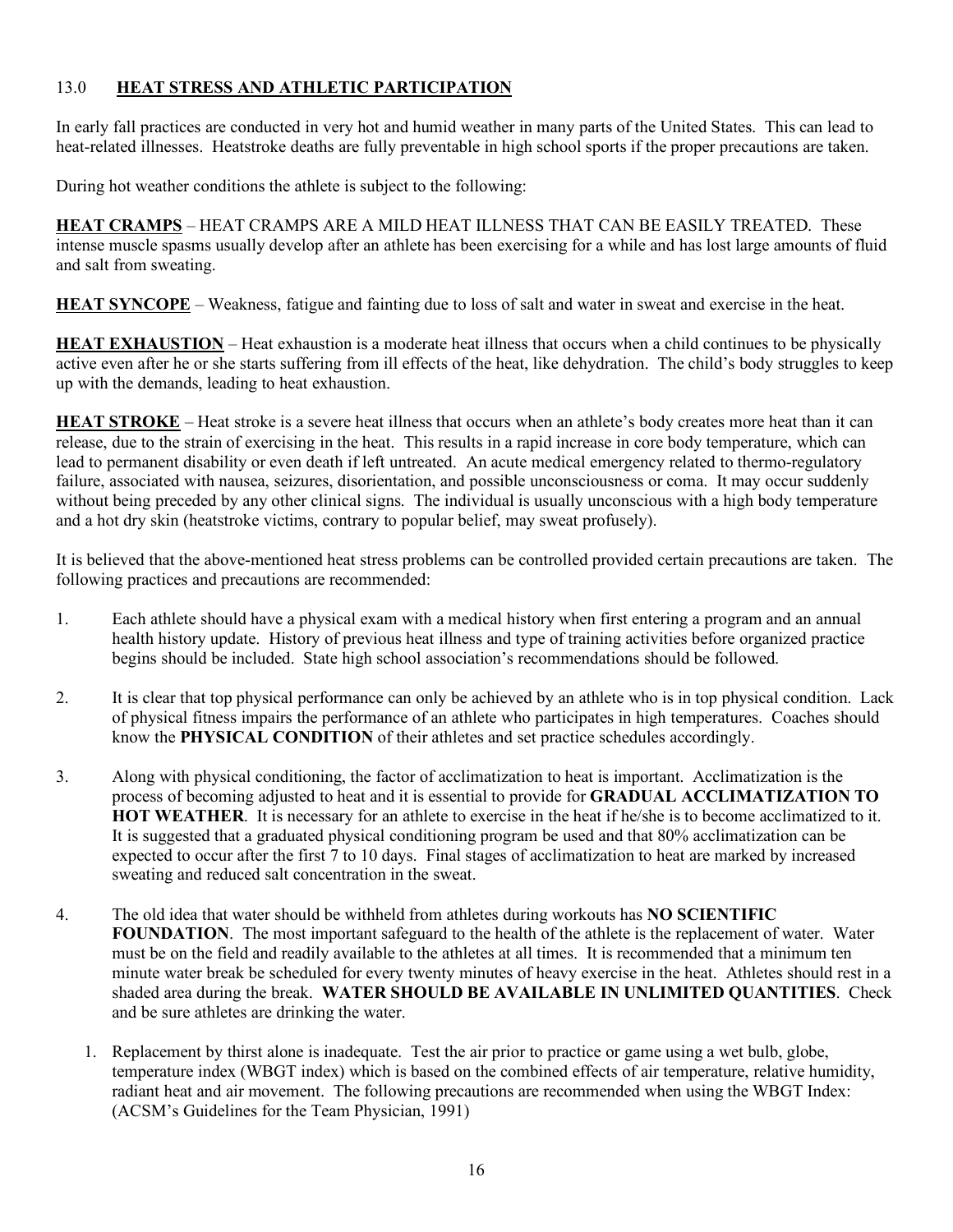| Below 65  Unlimited activity |                         |  |
|------------------------------|-------------------------|--|
| 65-73  Moderate risk         | 82-plus  Very high risk |  |

There is also a weather guide for activities that last 30 minutes or more (Fox and Mathews, 1981) which involves knowing the relative humidity and air temperature.

| Air Temp   | Danger Zone | Critical Zone |                          |
|------------|-------------|---------------|--------------------------|
| 70F        | 80% RH      | 100% RH       | $RH = Relative$ Humidity |
| 75F        | 70% RH      | 100% RH       |                          |
| <b>80F</b> | 50% RH      | 80% RH        |                          |
| 85F        | 40% RH      | 68% RH        |                          |
| 90F        | 30% RH      | 55% RH        |                          |
| 95F        | 20% RH      | 40% RH        |                          |
| 100F       | 10% RH      | 30% RH        |                          |

One other method of measuring the relative humidity is the use of a sling psychrometer, which measures wet bulb temperature. The wet bulb temperature should be measured prior to practice and the intensity and duration of practice adjusted accordingly. Recommendations are as follows:

| Safe but always observe athletes                                  |
|-------------------------------------------------------------------|
| Observe players carefully                                         |
| Caution                                                           |
| Shorter practice sessions and more frequent water and rest breaks |
| Danger level and extreme caution                                  |
|                                                                   |

- 6. Cooling by evaporation is proportional to the area of the skin exposed. In extremely hot and humid weather reduce the amount of clothing covering the body as much as possible. **NEVER USE RUBBERIZED CLOTHING.**
- 7. Athletes should weight each day before and after practice and **WEIGHT CHARTS CHECKED**. Generally a three percent weight loss through sweating is safe and over a three percent weight loss is in the danger zone. Over a three percent weight loss the athlete should not be allowed to practice in hot and humid conditions. Observe the athletes closely under all conditions. **Do not allow athletes to return to practice until they have adequately replaced their weight from fluid loss.**
- 8. Observe athletes carefully for signs of trouble, particularly athletes who lose significant weight and the eager athlete who constantly competes at his/her capacity. Some trouble signs are nausea, incoherence, fatigue, weakness, vomiting, cramps, weak rapid pulse, visual disturbance and unsteadiness.
- 9. Teams that encounter hot weather during the season through travel or following an unseasonably cool period, should be physically fit, but will not be environmentally fit. Coaches in this situation should follow the above recommendations and substitute more frequently during games.
- 10. Know what to do in case of an emergency and have your emergency plans written with copies to all your staff. Be familiar with immediate first aid practice and prearranged procedures for obtaining medical care, including ambulance service.
- 11. Parents' and Coaches' Guide to Dehydration and Other Heat Illnesses in Children http://www.nata.org/consumer/docs/parentandcoachesguide.pdf

# **HEAT STROKE – THIS IS A MEDICAL EMERGENCY – DELAY COULD BE FATAL. ACTIVATE YOUR EMERGENCY ACTION PLAN BY CALLING – 911.**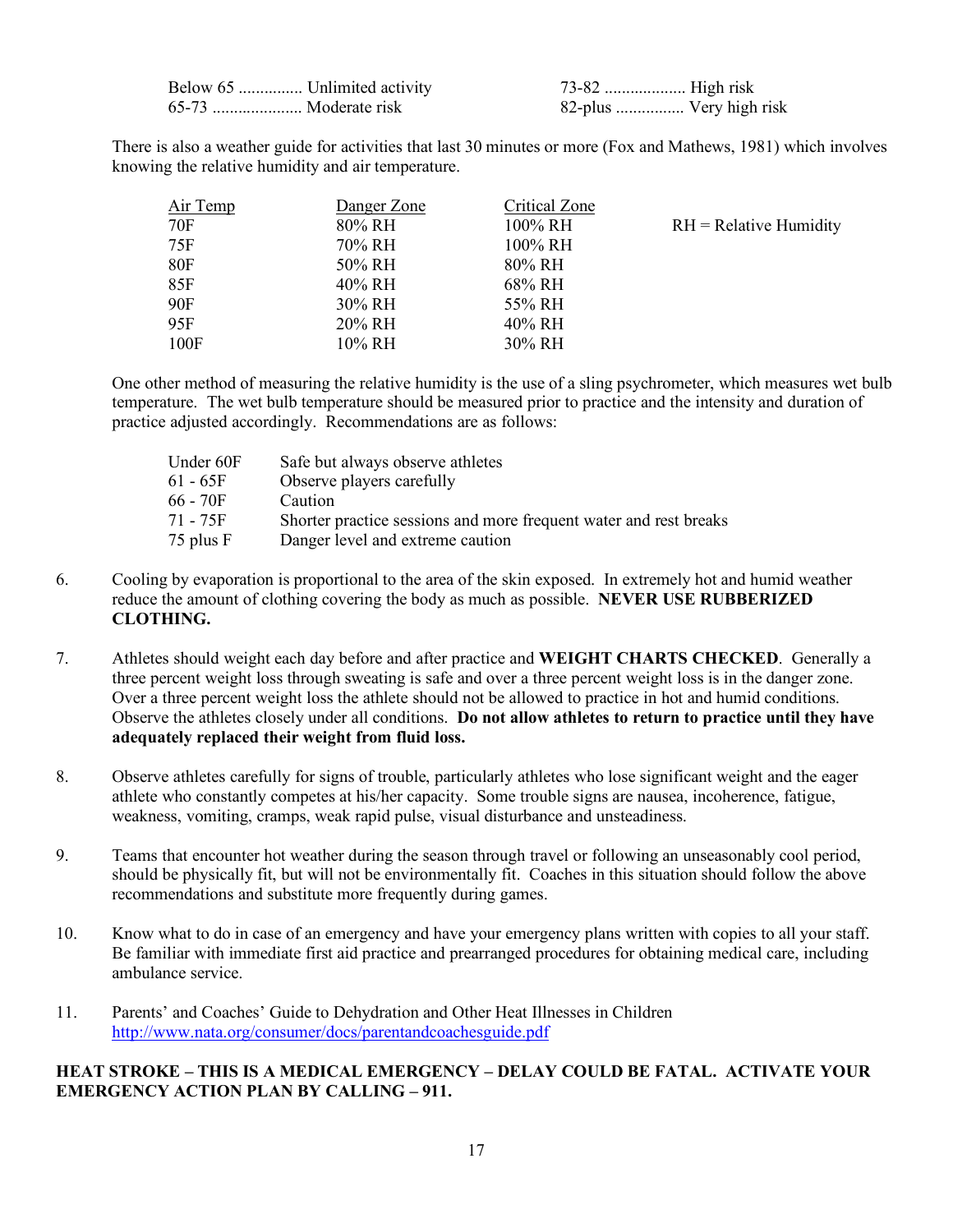**A rectal temperature not oral, aural, or temporal is diagnostic of heatstroke**. Other methods of temperature have given false core body temperatures and caused delay in care. If you are unable to obtain a rectal temperature it is safer to cool the athlete then delay. **Immediately cool the athlete while waiting for transfer to a hospital**. Remove equipment and immerse body in ice cold water and keep cooling athlete.

Despite the many ways athletes can be cooled, immersion therapy has the best cooling rates. Ice water immersion should be your choice of cooling. A plastic kiddy pool or large plastic tub filled with water and with ice on stand-by should be available at all practices and games. Continue cooling efforts until EMS arrives. Recommendation is to continue cooling the athlete until core temperature is <100 degrees Fahrenheit.

**HEAT EXHAUSTION – CONTACT LICENSED HEALTH CARE PROVIDER**. Cool body as you would for heat stroke while waiting for medical personnel. Activate your emergency action plan.

**SUMMARY** – The main problem associated with exercising in the hot weather is water loss through sweating. Water loss is best replaced by allowing the athlete unrestricted access to water. Water breaks two or three times every hour are better than one break an hour. Probably the best method is to have water available at all times and to allow the athlete to drink water whenever he/she needs it. Never restrict the amount of water an athlete drinks, and be sure the athletes are drinking the water. The small amount of salt lost in sweat is adequately replaced by salting food at meals. Talk to your medical personnel concerning emergency treatment plans. Athletes that appear to have heat stroke or heat exhaustion should be cooled by ice water immersion.

# **RECOMMENDATIONS FOR HYDRATION TO PREVENT HEAT-RELATED ILLNESS**

# **Types of Sports Drinks**

### **Fluid Replacers**

Examples: Water, Gatorade, Powerade, 10K, Quickick, Max

These non-water carbohydrate containing drinks are absorbed quickly and typically are used for activities lasting more than an hour.

#### **Carbohydrate loaders**

Examples: Gatorlode, Exceed High, Carboplex, etc.

These drinks replace more muscle glycogen to enhance greater endurance.

They should be used after ultra-endurance events to increase muscle glycogen resynthesis after exercise.

#### **Nutrition Supplements**

Examples: Chocolate milk, Gatorpro, Exceed Sports, Ultra Energy, etc.

These supplements are fortified with vitamins and minerals and they help athletes maintain a balanced diet.

They help restore muscle glycogen stores after exercise.

They provide extra calories for athletes beyond a proper balanced diet.

#### **What Not to Drink**

Drinks with carbohydrate (CHO) concentrations of greater than eight percent can cause upset stomach due to high carbohydrate load and delay water absorption.

Fruit juices, CHO gels, sodas, and sports drinks that have a CHO greater than six to eight percent are not recommended during exercise as sole beverages.

Beverages containing caffeine will effect hydration since urine production will increase compared to noncaffeinated beverages.

Carbonated beverages are found to cause decreased voluntary fluid intake.

Alcoholic beverages are inappropriate for high school athletes.

#### **Hydration Tips and Fluid Guidelines**

Drink according to a schedule based on individual fluid needs. Drink before, during and after practices and games.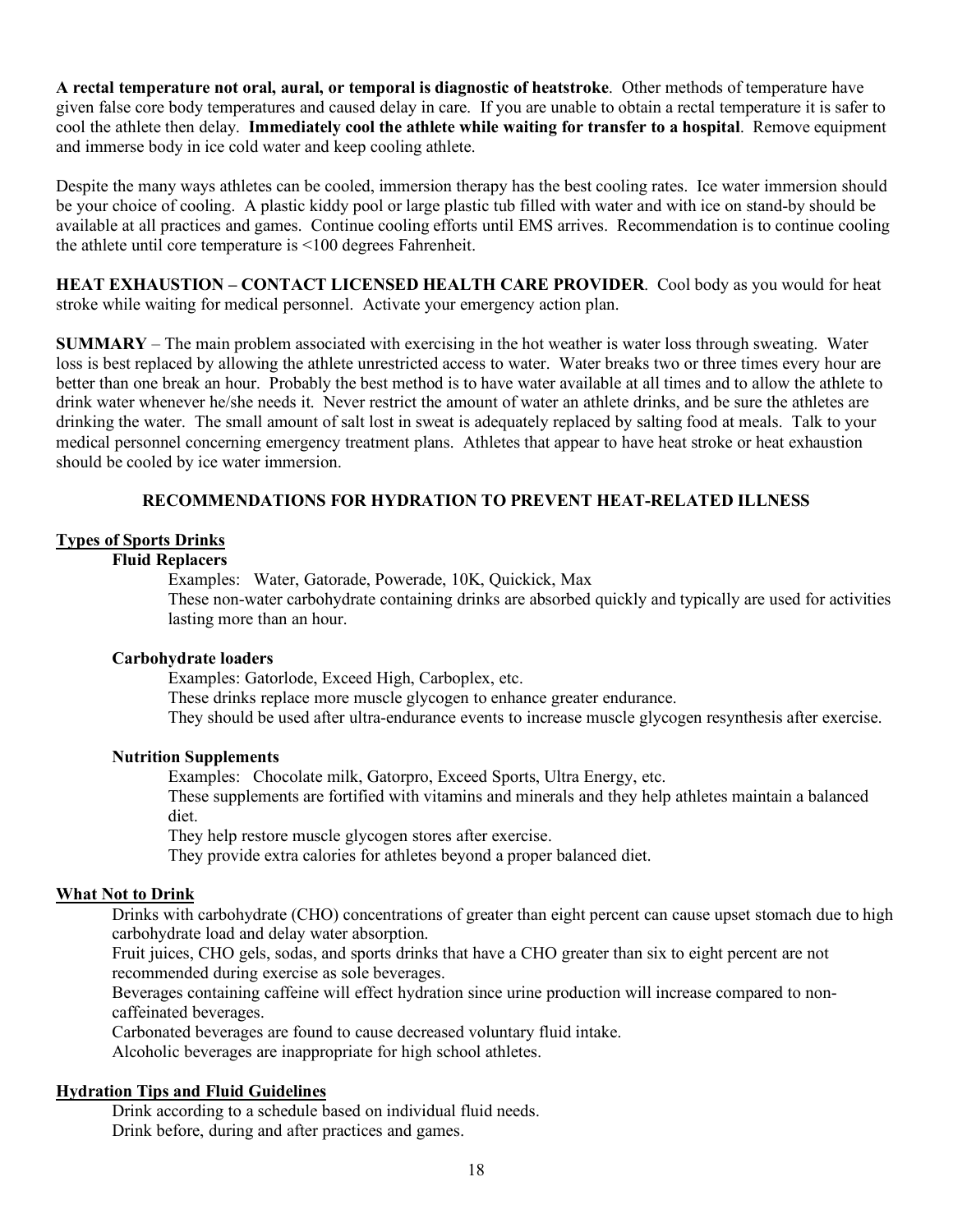Drink 17-20 ounces of water or sports drinks with six to eight percent CHO, two to three hours before exercise. Drink 7-10 ounces of water or sport drink 10 to 20 minutes before exercise.

Drink early – By the time you're thirsty, you're already dehydrated.

In general, every 10-20 minutes drink at least 7-10 ounces of water or sports drink to maintain hydration, and remember to drink beyond your thirst.

Drink fluids based on the amount of sweat and urine loss.

Within two hours, drink enough to replace any weight loss from exercise.

Drink approximately 20-24 ounces of sports drink per pound of weight loss.

Dehydration usually occurs with a weight loss of two percent of body weight or more.

## **What to Drink During Exercise**

If exercise lasts more than 50 minutes, a sports drink should be provided during the session.

The carbohydrate concentration in the ideal fluid replacement solution should be in the range of six to eight percent CHO

During events when a high rate of fluid intake is necessary to sustain hydration, sports drinks with less than seven percent CHO should be used to optimize fluid delivery. These sports drinks have a faster gastric emptying rate and fluid absorption rate, thus aid in hydration.

Sports drinks with a CHO content of 10 percent have a slow gastric emptying rate and should be avoided during exercise.

Fluids with salts (sodium chloride, potassium chloride) are beneficial to increasing thirst and voluntary fluid intake as well as offsetting the small amount of salts lost with water.

Salts should never be added to drinks, and salt tablets should be avoided, because they lead to slower gastric absorption.

Cool beverages at temperatures between 50 to 59 degrees Fahrenheit are recommended for best results with fluid replacement.

## **Dehydration, Its Effects on Performance, and Its Relationship to Heat Illness**

Dehydration can affect an athlete's performance in less than an hour of exercise. Sooner if the athlete begins the session dehydrated.

Dehydration of just one to two percent of body weight (only 1.5-3 lbs., for a 150-pound athlete) can negatively influence performance.

Dehydration of greater than three percent of body weight increases an athlete's risk of heat illness (heat cramps, heat exhaustion, heat stroke).

High body fat athletes can have a harder time with exercise and can become dehydrated faster than lower body fat athletes working out under the same environmental conditions.

Poor acclimatization to heat or lower fitness levels can greatly contribute to an athlete's dehydration problems. This is important with the first practices of year, especially in the summer.

Certain medications or fevers can greatly affect an athlete's hydration status.

Environmental temperature and humidity both contribute to dehydration and heat illnesses.

Clothing, such as dark, bulky, or rubber protective equipment can drastically increase the chance of heat illness and dehydration.

Wet bulb globe temperature measurements should be taken 10-15 minutes before practice, and the results should be used with a heat index to determine if practices or contests should be started, modified or stopped.

A Heat Index chart should come from a reputable source like the National Oceanic and Atmospheric Association, or National Athletic Trainers Association.

A relative humidity of greater than 40 percent and a temperature of 90 degrees Fahrenheit are likely to cause heat illness, extreme caution should be used.

A relative humidity of 80 percent and a temperature of 84 degrees Fahrenheit are likely to cause heat illness, extreme caution should be used.

A relative humidity of 80 percent and 90 degrees Fahrenheit are likely to cause heat stroke and these conditions are considered dangerous.

http://www.weather.gov/om/heat/heatindex.shtml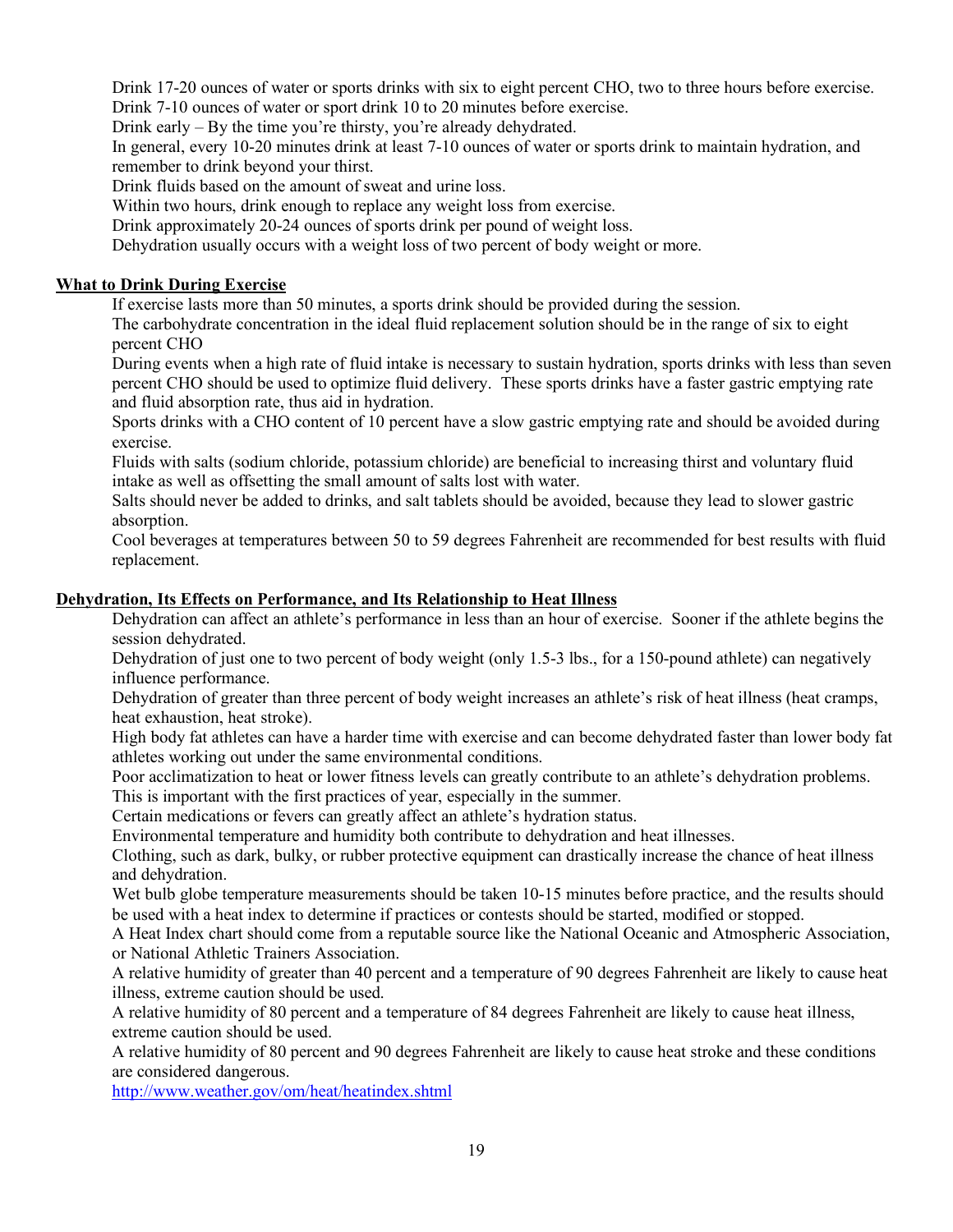#### APPENDIX A **2018 GIRLS / BOYS SOCCER GAME RESULTS / TOURNAMENT ROSTER**

In order to ensure that standings and rankings on both the CIAC's websites and other sites which draw their data from us are timely and accurate, all regular season scores must be entered online on the day of the game as soon as possible following the game's completion.

Scores and penalties may be entered via the Online Eligibility Center, the "Submit Scores/Forms" option of the "CIAC for Coaches" menu at ciacsports.com, or the "submit scores" button in our ciacmobile.com mobile site. Entering scores at ciacsports.com or ciacmobile.com requires either a coaches or scorekeeper's access code, those codes are managed via the Online Eligibility Center and can be retrieved from a school's athletic director.

Regardless of regular season postponed games, the date of Thursday, November 1 must be the final day to count for the tournament.

**Tournament rosters** can be submitted on the Eligibility Center or the submit scores / forms option under the "CIAC for Coaches" menu at ciacsports.com. Rosters must be submitted by Thursday, November 1.

- \* Up to thirty (30) eligible players may be used.
- \* Games that are postponed or suspended (except finals) shall be played on the next available date (including Sundays by mutual agreement). Postponed or suspended FINAL games shall be played on the next available date including Sunday.
- Entry fee of \$85 must be sent to CIAC, 30 Realty Drive, Cheshire, CT 06410.

# **CIAC Late Entry Policy**

- \* No tournament entries will be accepted after the established deadline except those approved by the CIAC Board of Control.
- \* Corrections requested by a school to an entry form that was submitted by the established deadline but prior to seeding/pairing data being published on the web site, will be assessed a fee of \$50 per correction to a maximum of \$250.
- \* All requests for corrections must be submitted on a support ticket via the online eligibility center. No phone request will be considered.

**Tournament Regulations Violation** – If a school fails to comply with tournament regulations and such requires the CIAC tournament sports committees, central office staff, or the CIAC Board of Control to redo any portion of the tournament pairings or such non-compliance adversely impacts the management of the tournament, an administrative violation fee of \$500 will be imposed upon the school before entry into the tournament will be allowed.

# APPENDIX B FORM FOR APPLYING FOR A HIGHER DIVISION IN THE 2018 BOYS' OR GIRLS SOCCER TOURNAMENT

Must be submitted via the password-protected online eligibility center by August 31, 2018 for the 2018 tournament. **Once a school has been approved for a change of division, this status will remain in effect for three (3) school years.** Placement of schools has been based on the 9-12 boy or girl 2017-18 enrollment.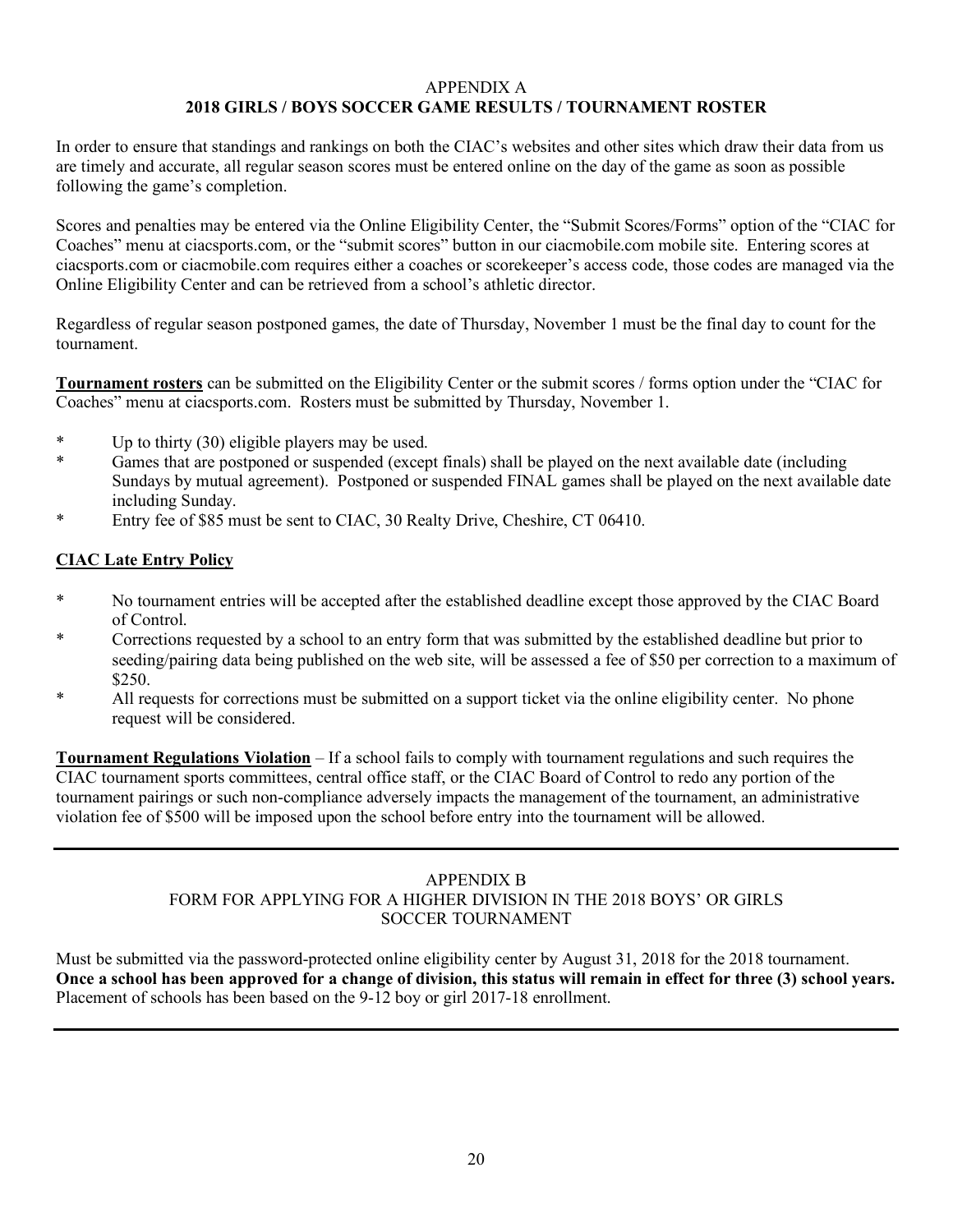# APPENDIX C

# **YELLOW CARD RULE**

- 1. A player who is issued a caution (yellow card) shall leave the field and may be replaced. Should the team with the cautioned player elect to play shorthanded, the cautioned player may not re-enter, nor be replaced until the next legal substitution. **Any player or coach who is issued a second caution (yellow card) in the same game will be ejected and required to sit out the next game at the same level of play. It shall be reported as one yellow card and one yellow/red card and shall count as two cumulative yellow cards for that player or coach and team. Substitutions will not be allowed under NFHS rules on an ejection for two yellow cards**.
- 2.a. A player or coach is ineligible to participate in any soccer contest until withheld from the next soccer contest at that level of play when the player or coach has been issued a third (**cumulative**) card of the regular season. The rule also becomes operative for the same player or coach at the sixth, ninth, etc. card during the regular season. The game in which the third, sixth, ninth, etc. cumulative card is given determines the level of play. A player or coach receiving a card in a sub-varsity game and a card in a varsity game has accumulated two for the regular season. **Any player or coach who receives a third cumulative card will be required to sit out the next game at that level of play. The player or coach may not participate in a game at any level until he/she has sat out the required game at the appropriate level of play.**
- b. In the event a player or coach receives their third, sixth, ninth, etc., yellow card at the last scheduled regular season game, or league playoff game, the player/coach shall be disqualified from participating in the next contest (league playoff game or CIAC tournament game).
- Note: Any player/coach who is issued the third (cumulative) yellow card and a red card in the same game will be disqualified for the next two games and is ineligible to play until the next two games at that level of play have occurred. A player/coach receiving a combination yellow card/red card in a game has been issued the second yellow card for that game as well as a red card. The issuance of a red card only, does not count as one yellow card.
	- 3. Each CIAC member school must maintain an official soccer score book. The issuance of each yellow and red card must be immediately recorded in that team's score book when the incident occurs. Each member school must report to the CIAC all red and yellow card penalties on the CIAC Penalty Report Form after each game. Failure to do so may lead to a team's disqualification in post season play. Coaches/athletic directors are required to record all post regular season cards (league championship) for determination of the total team cards during the season.
	- 4. A player rendered ineligible through a disqualification will be determined to be an ineligible player according to CIAC eligibility regulations. The use of an ineligible player will lead to a game forfeiture.
	- 5. If a player receives a yellow card at the end of OT and prior to PK, the athlete will be able to return to continue play at the discretion of the coach.
	- 6. If a player receives a second yellow, now a red, or a red card at the end of OT and prior to or during PK, the athlete will not be permitted to continue play, the player will be ejected from the game.
	- 7. **Yellow cards will be set to zero (0) at the start of the CIAC tournament. A player or coach who receives their second cumulative card during the tournament must sit out the next game in the tournament.**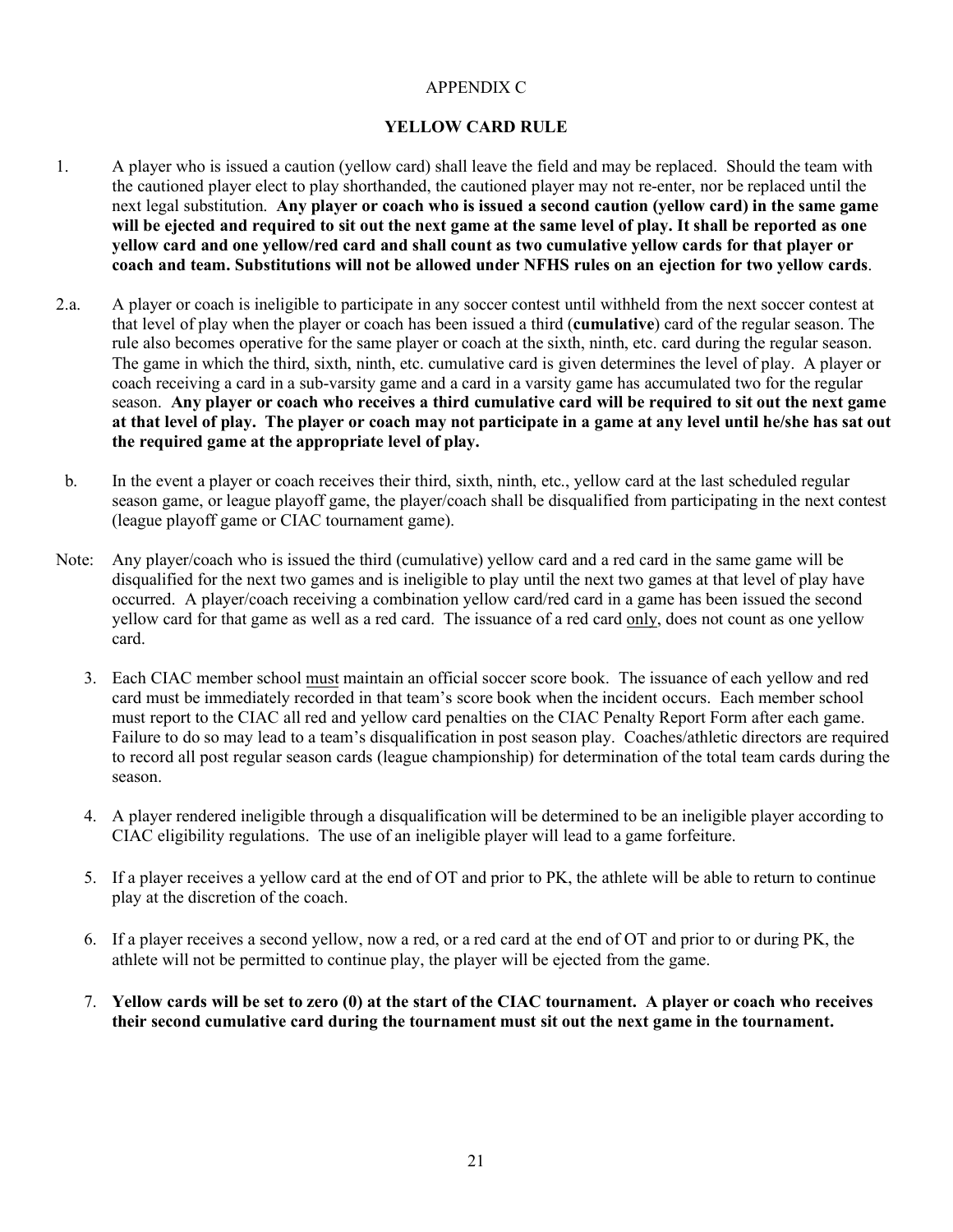# **TEAM YELLOW / RED CARD RULE CIAC SOCCER COMMITTEE POLICY ON TEAM PROBATION / DISQUALIFICATION**

# 1. **Any team that accumulates five (5) or more red cards during the regular season, including league tournaments, will be disqualified from the CIAC state tournament:**

Additionally:

- The program will be placed on probation
- The school will be required to appear before the CIAC Soccer Committee
- The school will be required to file a written action plan for improvement with the committee and
- The maximum number of red cards the soccer team can accumulate during the next regular season, including league tournaments, will be reduced to three (3). If the team exceeds three (3) red cards they will be disqualified from the CIAC tournament.
- 2. **Any team that accumulates a combination of sixteen (16) or more red or yellow cards during the regular season, including league tournaments, will be disqualified from the CIAC state tournament.** Additionally:
	- The program will be placed on probation
	- The school will be required to appear before the CIAC Soccer Committee
	- The school will be required to file a written action plan for improvement with the committee and
	- The maximum number of cards the soccer team can accumulate during the next regular season, including league tournaments, will be reduced to twelve (12). If the team exceeds twelve (12) cards during the regular season, including league tournaments, they will be disqualified from the CIAC State Tournament.
- 3. **All schools that accumulate thirteen (13) or more red and/or yellow cards during the regular season and tournaments will be placed on probation for the next season. All schools that qualify for their league tournament can receive an additional card before going on probation. All schools that qualify for the CIAC tournament can receive an additional card before going on probation. (Example – A school that makes only its league tournament goes on probation at fourteen (14) cards.)** Additionally:
	- The school will be required to appear before the CIAC Soccer Committee
	- The school will be required to file a written action plan for improvement with the committee and
	- The maximum number of cards the soccer team can accumulate during the next regular season, including league tournaments, will be reduced to twelve (12). If the team exceeds twelve (12) but less than sixteen (16) cards during the regular season, including league tournaments, they will remain on probation for a second year.
- 4. **If the team accumulates thirteen (13) or more red and/or yellow cards WHILE ON PROBATION**.
	- The team will remain on probation
	- The school will reappear before the Soccer Committee with an updated action plan and
	- The maximum number of cards the team can accumulate during the **SECOND YEAR OF PROBATION** will be reduced to twelve (12). If the team exceeds twelve cards during the regular season, including league tournaments, they will be **disqualified** from the CIAC state tournament.
- 5. A returning player who receives a red card in their final game shall carry over to the next season.
- 6. Schools that fail to submit the required red/yellow card information will be subject to a fine as prescribed by the CIAC fine policy as well as probation or prohibition from tournament play.
- 7. All red/yellow cards must be recorded at the time the scores are required to be submitted electronically to the CIAC. **Scores and cards for all games including league tournament and the CIAC State tournament games must be submitted electronically to the CIAC.**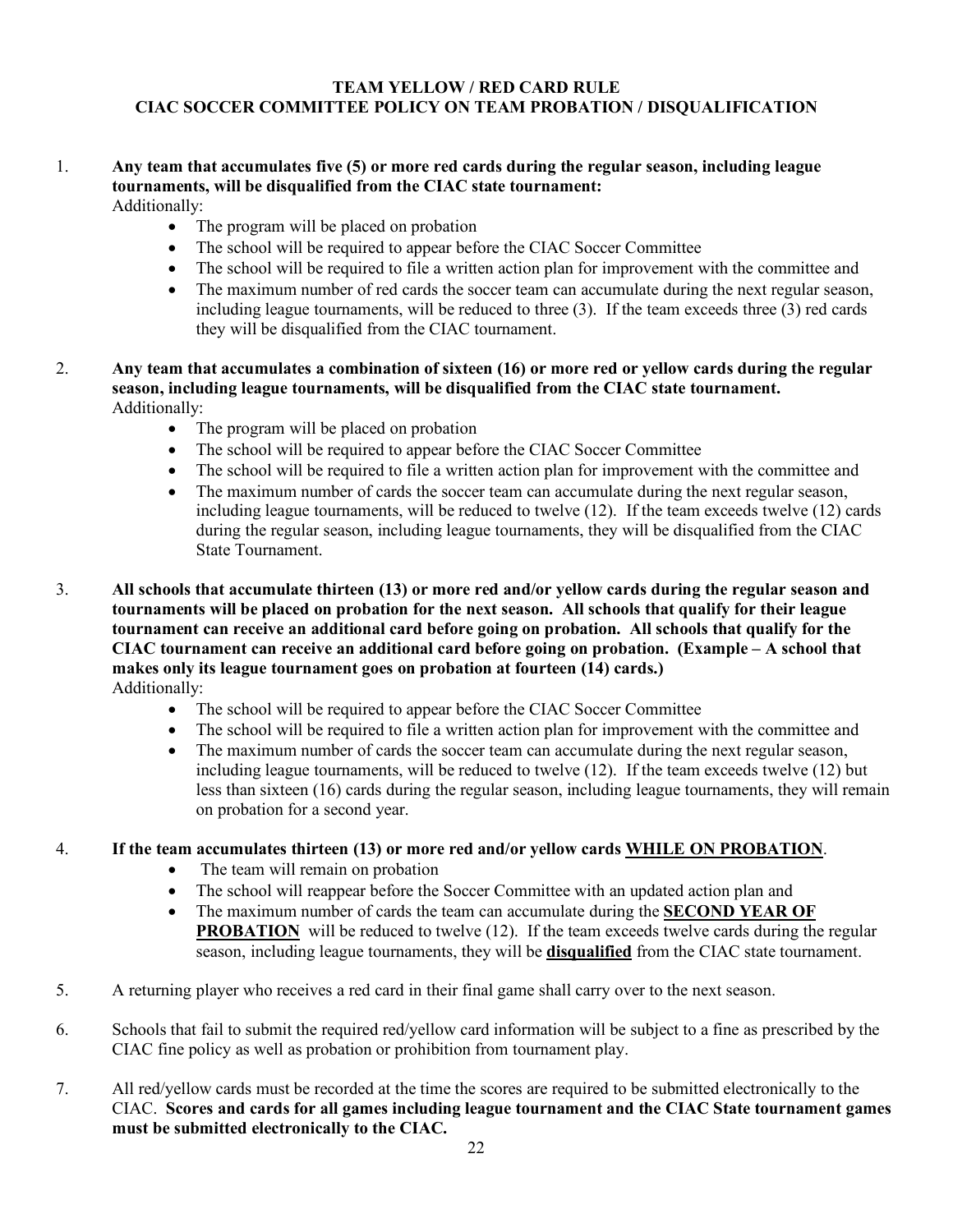# APPENDIX D **CIAC SOCCER PENALTY REPORT FORM**

Several changes have been made to the CIAC Soccer Penalty Report Form. Please review the document online and contact the CIAC office if you have questions.

Remember that you are required to fill out this form at the conclusion of each game. You are also required to report all cards issued in regular season, league tournament, and CIAC tournament games.

**This completed report (including those with zero penalties) must be submitted to the CIAC office by all schools playing soccer at the conclusion of each season. A copy of this form must accompany all tournament entry forms.**

## **RED CARD CODES**

- 1. Exhibiting violent conduct
- 2. Taunting use of word or act to incite or degrade an opposing player, coach, referee or other individual
- 3. Subsequent caution (second yellow card)
- 4. A player commits serious foul play punishable with a direct free kick or penalty kick and uses disproportionate and unnecessary force against an opponent while playing for the ball
- 5. A player (other than the goalkeeper in his own penalty area) deliberately handles the ball attempting to prevent a goal and goal is not scored
- 6. A player commits a foul, attempting to deny an obvious goal-scoring opportunity and goal is not scored
- 7. Spitting at a teammate, opponent or game official
- 8. Using insulting, offensive or abusive language or gesture
- 9. Leaving the team area to enter the field where a fight or altercation is taking place, unless summoned by an official.

# **YELLOW CARD CODES**

- 1. Entering or leaving the field of play without permission of an official
- 2. Persistent infringement of any rules of the game
- 3. Objecting by word of mouth or action to any decision given by an official (dissent)
- 4. Incidental use of vulgar or profane language
- 5. Any use of electronic communication devices with the on-field players during play. Examples: amplifying devices, wireless communication devices such as cell phones, headphones, personal digital assistant.
- 6. Coaching outside team area
- 7. Unnecessary delay (kicking, throwing ball away on a free kick)
- 8. Holding a shirt or short
- 9. Deliberate verbal tactics
- 10. Encroachment
- 11. Deliberate handball to stop an attack
- 12. deliberate tactical foul
- 13. Faking an injury
- 14. Simulating a foul;
- 15. A player who displays reckless play
- 16. Illegally equipped player, per 4.3
- 17. Any delayed, excessive or prolonged act(s) by which a player(s) attempts to focus attention upon him/herself and/or prohibits a timely restart of the game
- 18. A player (other than a goalkeeper in his/her own penalty area) deliberately handles the ball, attempting to prevent a goal, and the goal is scored
- 19. A player commits a foul, attempting to deny an obvious goal-scoring opportunity, and the goal is scored
- 20. Use of any tobacco products or electronic cigarettes at the game site during the period of the jurisdiction of the officials
- 21. Other unsportsmanlike conduct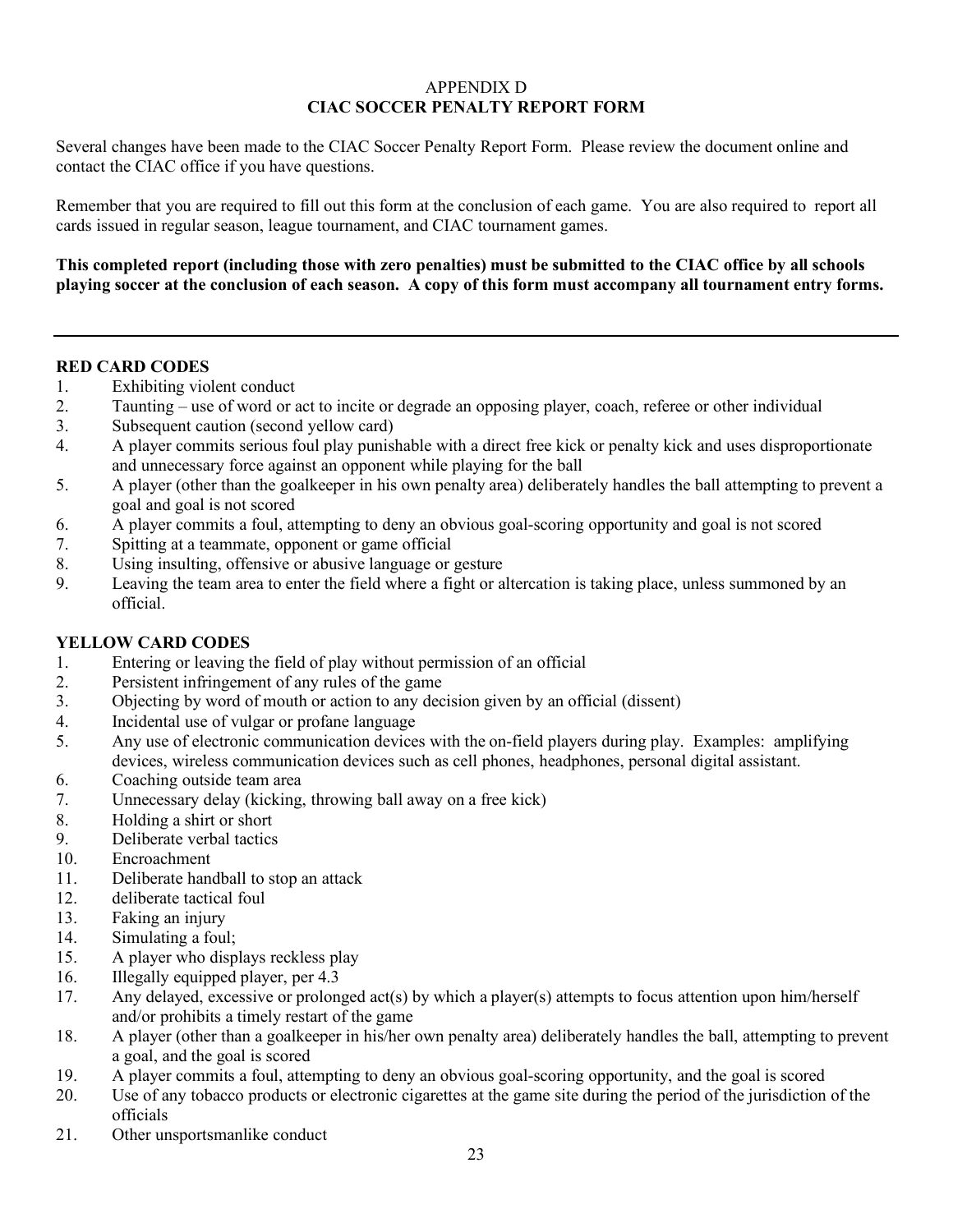# **CIAC OFFICIAL BOYS' / GIRLS' TEAM SOCCER ROSTER**

## This team roster form is a suggested model to be used at games. (Limited to 30 members)

Please print all bench personnel on this form<br>Roster must be submitted to referee before the match begins.

| Team |                                                                                                                                                                                                                                           |       | <b>VS</b> |  |   |                                                    |       |
|------|-------------------------------------------------------------------------------------------------------------------------------------------------------------------------------------------------------------------------------------------|-------|-----------|--|---|----------------------------------------------------|-------|
| Site |                                                                                                                                                                                                                                           |       |           |  |   |                                                    |       |
|      | Uniform $Color - (Circle one) - Dark$                                                                                                                                                                                                     | Light |           |  |   | Level – Varsity                                    |       |
| $\#$ | Name (First & Last)<br>denote captain(s) with $**$                                                                                                                                                                                        |       | Grade     |  | # | Name (First & Last)<br>denote captain(s) with $**$ | Grade |
|      |                                                                                                                                                                                                                                           |       |           |  |   |                                                    |       |
|      |                                                                                                                                                                                                                                           |       |           |  |   |                                                    |       |
|      |                                                                                                                                                                                                                                           |       |           |  |   |                                                    |       |
|      |                                                                                                                                                                                                                                           |       |           |  |   |                                                    |       |
|      |                                                                                                                                                                                                                                           |       |           |  |   |                                                    |       |
|      |                                                                                                                                                                                                                                           |       |           |  |   |                                                    |       |
|      |                                                                                                                                                                                                                                           |       |           |  |   |                                                    |       |
|      | Head Coach Land Coach                                                                                                                                                                                                                     |       |           |  |   |                                                    |       |
|      | Assistant Coach                                                                                                                                                                                                                           |       |           |  |   |                                                    |       |
|      | Trainer Lawrence and the contract of the contract of the contract of the contract of the contract of the contract of the contract of the contract of the contract of the contract of the contract of the contract of the contr<br>Manager |       |           |  |   |                                                    |       |

All of the above information is correct.

Signature of Head Coach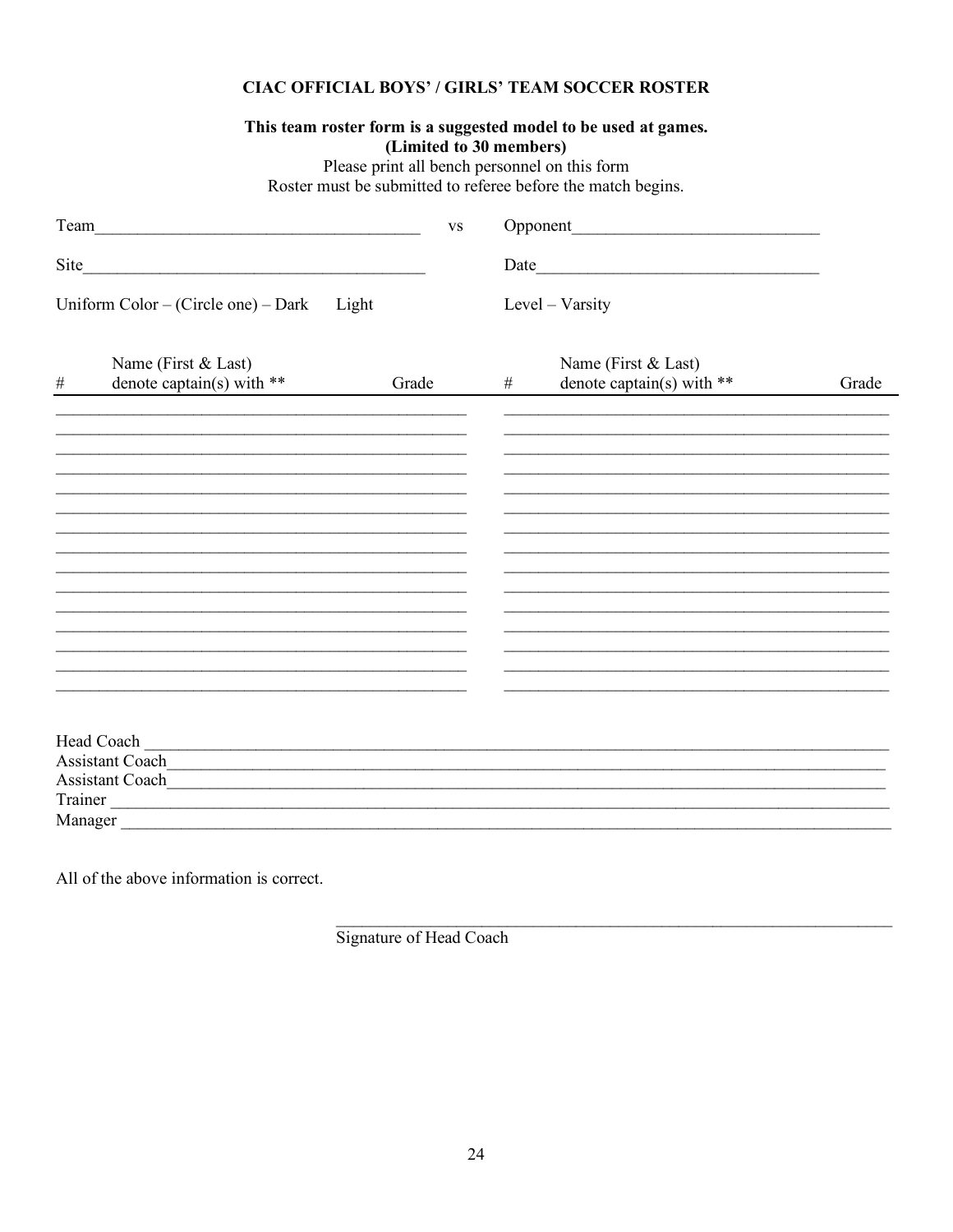# **THE CIAC BOARD OF CONTROL HAS ADOPTED THE FOLLOWING PLAYER / COACH EJECTION / DISQUALIFICATION POLICY.**

The CIAC establishes guidelines and tone for acceptable and appropriate behavior at all CIAC contests including league tournaments and playoffs. Given this charge, it is CIAC's responsibility to be pro-active and responsive to the growing issues of sportsmanship and violence in sports. A strong consistent statement reflecting zero tolerance for violence in sports must become standard operating procedure for all schools. This is to be considered a minimum standard.

The CIAC Disqualification/Ejection Rule is in effect for all CIAC contests including league playoffs and tournaments that engage officials who have been assigned by Board commissioners from CIAC registered officials organizations, or directly by the school or by the CIAC.

There is NO appeal procedure that a school may use relative to disqualifications. Disqualification is a judgment call by an official and as such is not appealable. Until the official(s) leaves the site the game official(s) is in charge and may take any action deemed to be appropriate, even to the extent of reversing an earlier decision to eject a player or coach. Both schools (coaches on site) must be made fully aware of all final decisions on game disqualifications. **Once the game official(s) leaves the site of the contest all decisions on game disqualifications are final**.

The following policies for disqualification by an official shall apply in all sports.

- 1. Any student-athlete who physically assaults an official, coach, opposing player or spectator or any other person in attendance at any event may be deemed immediately ineligible for the remainder of the season.
- 2. When an athlete or coach is ejected from any CIAC contest the athlete or coach is ineligible to participate in the next contest at the same level of play (even if the next contest does not occur until league or CIAC tournament play or next year). If one or more different level contests are scheduled prior to the next contest at the same level of play, the athlete or coach shall be ineligible to participate in the next (but no more than one) contest at each level of play. **The ejected coach or player cannot be in attendance at the game(s) for which they are serving their suspension and may not participate in any pre-game warm-up activities at the site of the game.**
- 3. Upon receiving a second disqualification for initiating a fight or retaliating in a fight (as determined by the game official), that student-athlete will be dismissed from the team for the remainder of the season (otherwise #2 remains applicable.
- 4. The school's first incident of non-compliance, for reasons other than defiance of the disqualification rules, will result in forfeiture, a \$250 fine and the athlete or coach must serve the disqualification penalty; a school's second incident of non-compliance will prohibit the school from entry in the next CIAC tournament for that sport or from the remainder of the current tournament if the disqualification occurs during a CIAC tournament or during the last regular season contest/day of competition. However, when a school willfully defies CIAC disqualification rules and regulations the school and/or coach will be subject to further action by the CIAC Board of Control.
- 5. Any CIAC team that accumulates five (5) or more disqualifications during the regular season including the league's tournament for flagrant misconduct, unsportsmanlike conduct, such as, but not limited to taunting, retaliating in a fight, or physically assaulting an official, coach, opposing player or spectator during the course of one season will be barred from CIAC post-season competition. All disqualifications must be reported to CIAC. Disqualification from the team under  $#1$  constitutes one disqualification in team totals. Any misconduct or disqualification of a coach will count towards the team's total number of disqualifications. Multiple disqualifications during CIAC tournaments are subject to disciplinary action by the CIAC sports committee and the CIAC Board of Control.
- 6. Disqualifications from the last contest of one season carry over to the next season in that sport for undergraduates and coaches, or the next season of participation in any sport for seniors.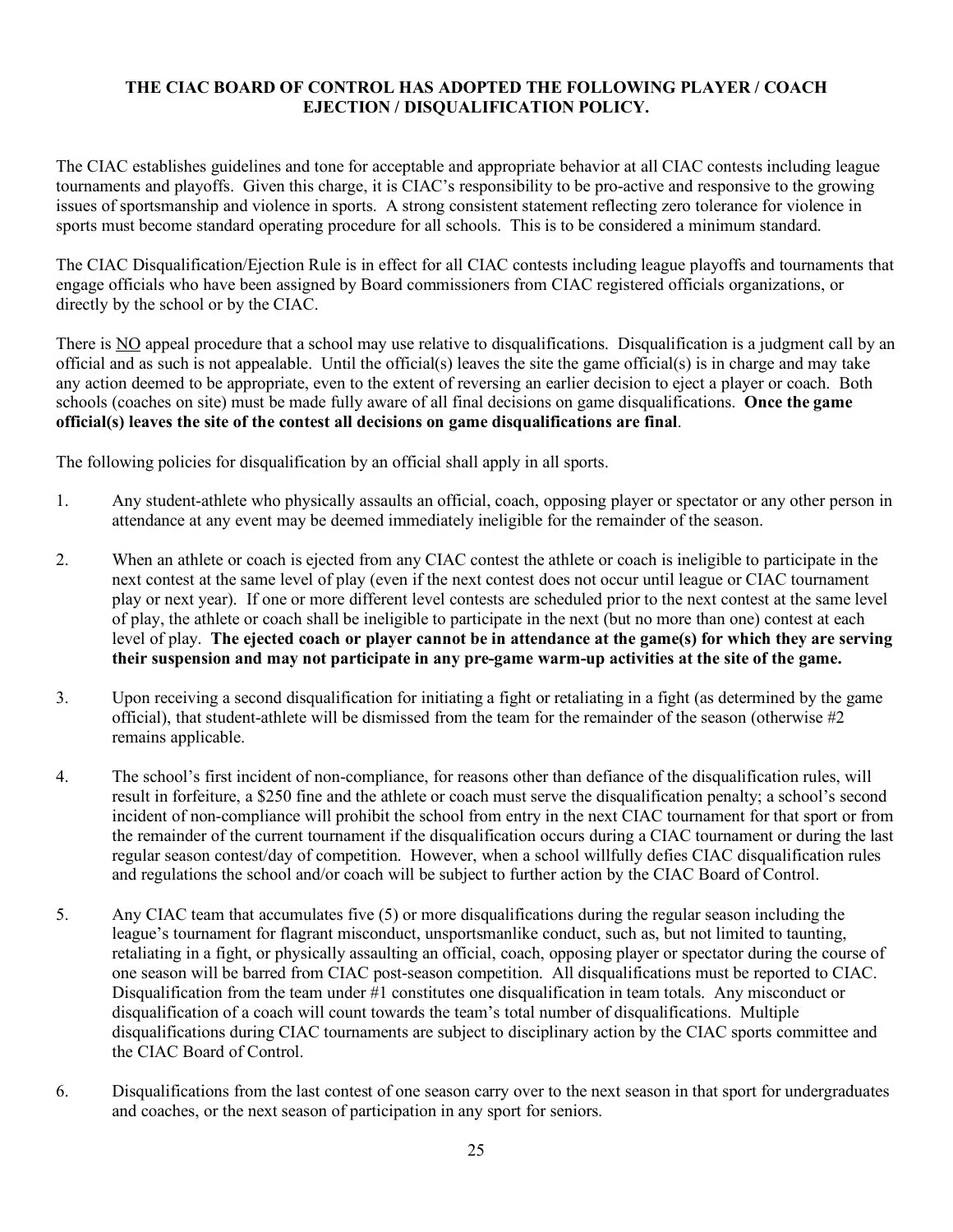If the CIAC or National Federation playing rules for a sport specify an additional penalty, the additional penalty will apply. The CIAC disqualification rule applies to all game or meet disqualifications with the exception of reaching the limit of personal fouls in basketball and lacrosse; reaching the limit of technical violations in wrestling; or being disqualified by the rules in ice hockey and lacrosse, which does not require a next game disqualification. This rule does not apply to individual event disqualifications such a in swimming or track and field.

- 7. Each game official will notify their assigner for that game who will notify the CIAC office via the online disqualification notification system. The athletic director or principal of the school having the disqualified player/coach must notify their next opponent. The school is responsible to implement all CIAC disqualification rules even if the official does not report disqualification in a timely manner.
	- **Definition of ASSAULT** An assault is defined as an attack which attempts to injure one physically.
	- **n Definition of TAUNTING** Taunting includes, but is not limited to any actions or comments by coaches or players which are intended to bait, anger, embarrass, ridicule or demean other players, coaches, or game officials. Included in this is conduct that berates, needles, intimidates or threatens based on gender, ethnic origin or background and conduct that attacks religious beliefs, size, economic status, speech, family, special needs, or personal matters. Examples of taunting that would lead to ejection include, but are not limited to, physical and verbal intimidation outside the spirit of the game ("trash talk"), reference to sexual orientation, "in-the-face confrontation" by one player to another, standing over, straddling a tackled or fallen player, etc.
	- **PENALTY** In all sports, game officials are to consider taunting a flagrant, unsportsmanlike foul that disqualifies the offending bench personnel or athlete from that contest/day of competition and the player or coach from the following contest/day of competition, i.e., the CIAC player/coach ejection rule will be invoked. A warning may be given, but is not required before ejection.

In soccer, an accumulation of two yellow cards in one game against the coaching personnel or team bench will constitute a red card against the head coach and all disqualification rules will apply. (Refer to soccer red card rules and the soccer tournament document.)

**Disqualification Rule** – The head coach shall be ineligible to participate in the next contest at the same level of play (even if the next contest does not occur until league or CIAC tournament play or next year). If one or more different level contests are scheduled prior to the next contest at the same level of play, the head coach shall be ineligible to participate in the next (but not more than one) contest at all other levels of play.

**Appeals** – The CIAC will honor appeals of coach disqualification only (not player disqualifications) when the nature of the disqualification under the CIAC Disqualification/Ejection Rule applies to circumstances other than game official judgments. For example, the ejection of a head coach for winning a football contest with an extremely lopsided score when the circumstances warrant an exception.

Appeals will be heard by a committee consisting of the following: CIAC chairperson, CIAC sports committee chairperson, CIAC Executive Director or designee, a coach and an athletic director. Appeals will be honored when received in the CIAC office within 48 hours of the decision to disqualify the coach.

**Ejection of a Coach** – When a member school's coach is ejected from a game for an infraction as prescribed by the rules, the game may not continue until the member school replaces the ejected coach with a certified coach. The coach must leave the premises. If this cannot be accomplished within fifteen (15) minutes after the ejection, the official in charge will declare a forfeit win for the opposing team.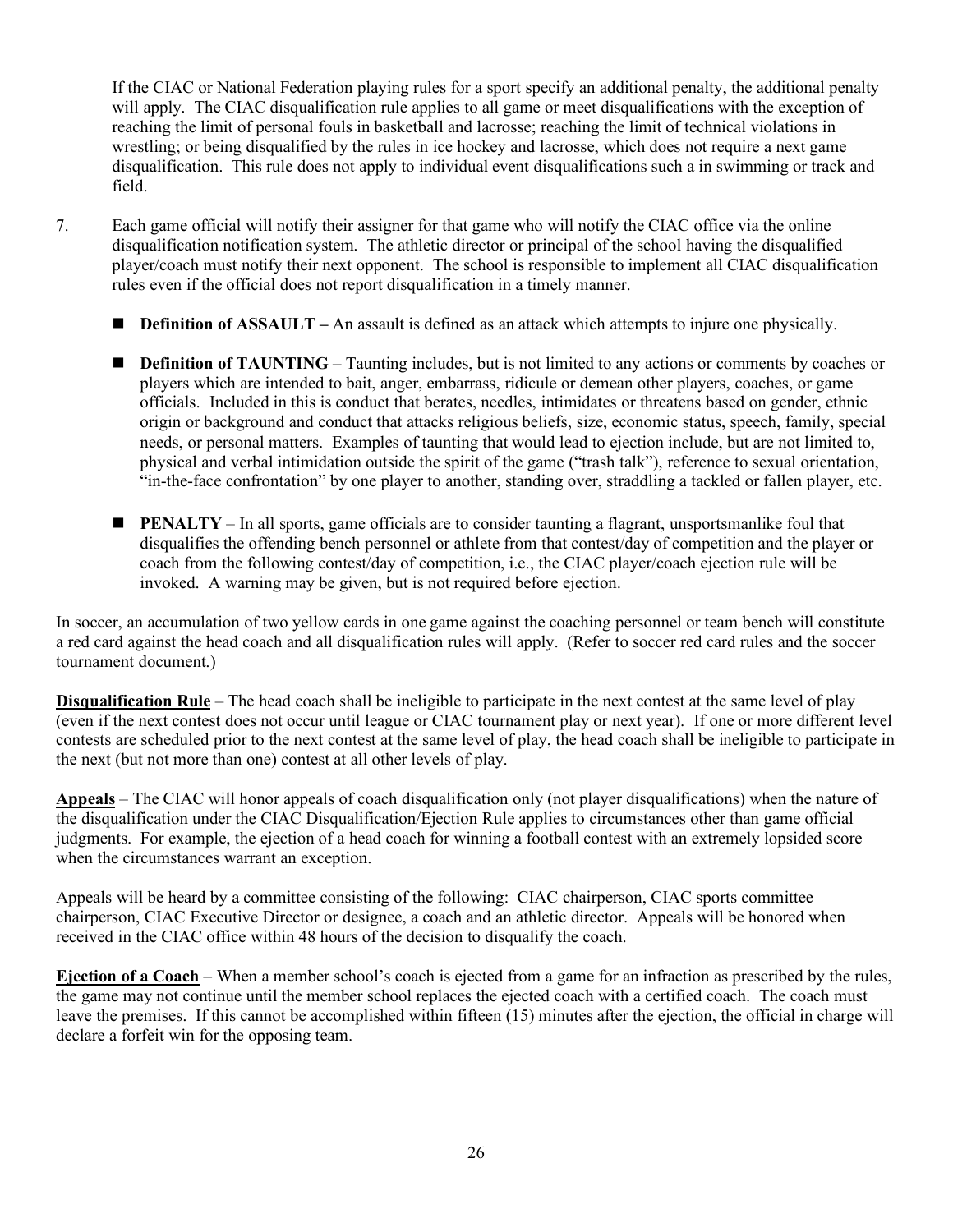#### APPENDIX E

# **DUTIES OF 2018 BOYS OR GIRLS SOCCER TOURNAMENT SITE DIRECTOR**

It shall be the duty of the Site Director to see that the following facilities are available well in advance of the start of the game:

- 1. **The score of game must be reported online immediately at the end of the game and telephoned to Tournament director.**
- 2. In the event that a field is absolutely unfit for play because of excessive water the tournament director should be notified as soon as possible. (After a rain most fields may not be perfectly dry, but yet would be suitable for play.)
- 3. The field should be freshly lined, following official dimensions with field markings in agreement with the most recent National Federation soccer rule book. Corner flags are to be in place and each goal should be provided with the customary net.
- 4. A restraining barrier of some sort should be in place to keep spectators at least fifteen feet from the playing surface at all points. In most cases crowd ropes will be considered suitable. NO SPECTATORS ARE ALLOWED ON THE FIELD AT ANY TIME, INCLUDING AFTER THE GAME.
- 5. An ADULT scorer and an ADULT timer will be provided by the site director and a sufficiently large scorer's and timer's table with bench or chairs will be made available for the game.
- 6. A suitable timing device the conventional time clock and a loud horn or other loud noise-making device (not a whistle) will be available to signal the expiration of playing time. A loud horn should be used to signal the end of the game. **The official time is kept by the official(s) on the field**.
- 7. SUFFICIENT SECURITY PERSONNEL AS MAY BE DEEMED NECESSARY WILL BE ON DUTY TO CONTROL THE ANTICIPATED CROWD. Provide parking and a suitable locker room or changing area for officials.
- 8. Emergency medical procedures should be established for the game.
- 9. Suitable benches and drinking water should be provided for the players. If a request is made, dressing facilities should be provided for any team which has more than twenty miles to travel.
- 10. All monies collected at the site along with ticket accountability should be sent to CIAC, 30 Realty Drive, Cheshire, CT 06410. For accountability purposes (and for your records) payment (of all monies collected) to CIAC should be made by check (school/central office check). A list of expenses which includes all fees should accompany the check so the CIAC may then be able to make payment by check.
- 11. During the 2018 tournament the following passes will be honored at all games where a fee is charged:
	- a. Committee pass or lanyard indicating "Committee Member"
	- b. Principal (or designee) and athletic directors of the two competing schools
	- c. Official CIAC Soccer Pass (head varsity soccer coach REQUEST MUST BE IN WRITING)
	- d. Athletic Directors with CAAD membership card
	- e. Press card
	- f. CIAC soccer officials association membership card

No other complimentary admissions will be permitted.

- 12. Up to 30 team members, coaches, managers and up to 20 cheerleaders accompanying the team will be admitted free of charge to each game.
- 13. Noisemakers that might interfere with the performance of the game and large banners or streamers are prohibited and each school principal is responsible for compliance with this regulation.
- 14. Site director must provide a minimum of **two (2) "ball persons" for each tournament game**.